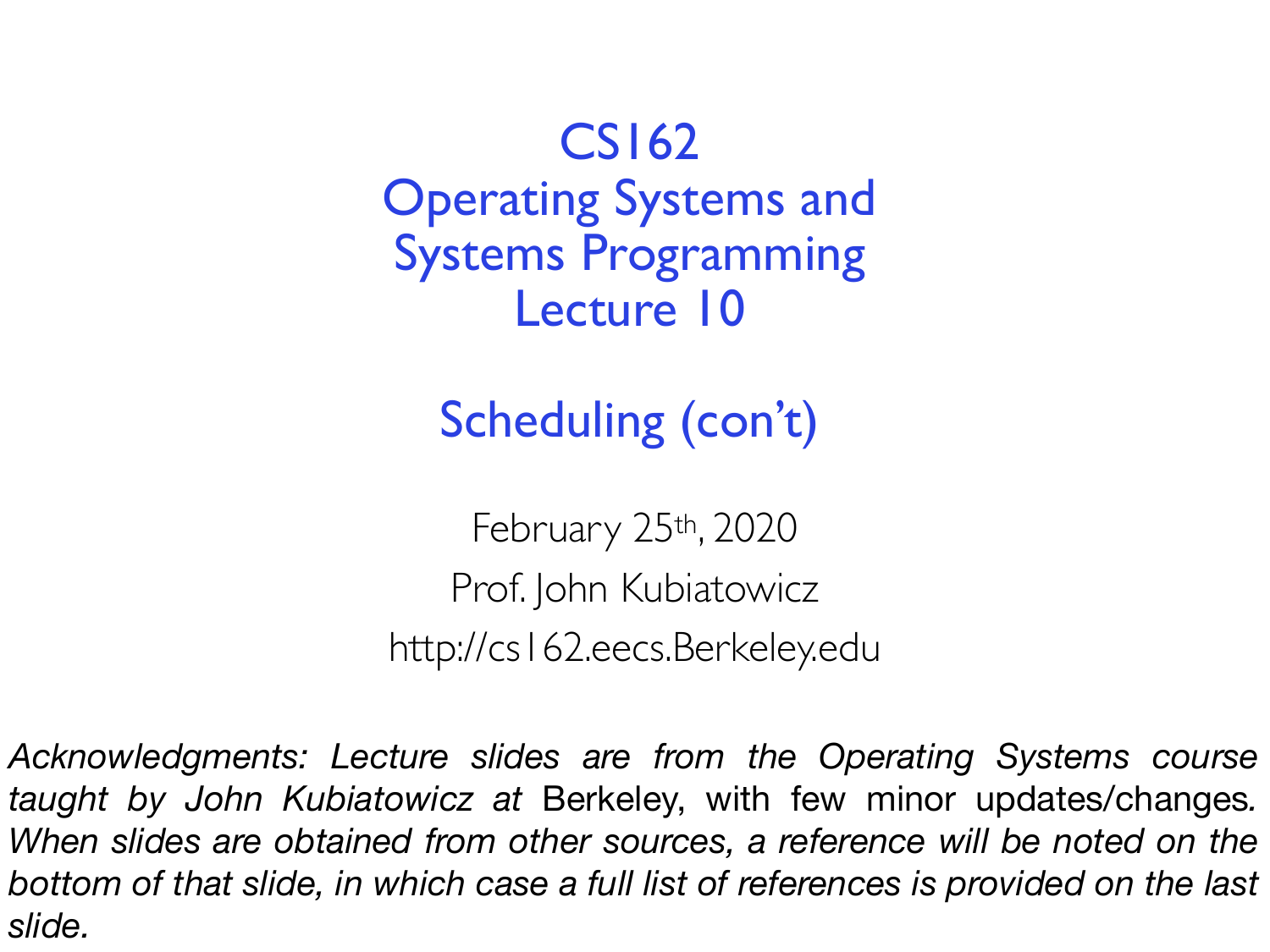### Recall: Scheduling



- Discussion of Scheduling:
	- Which thread should run on the CPU next?
- Scheduling goals, policies
- Look at a number of different schedulers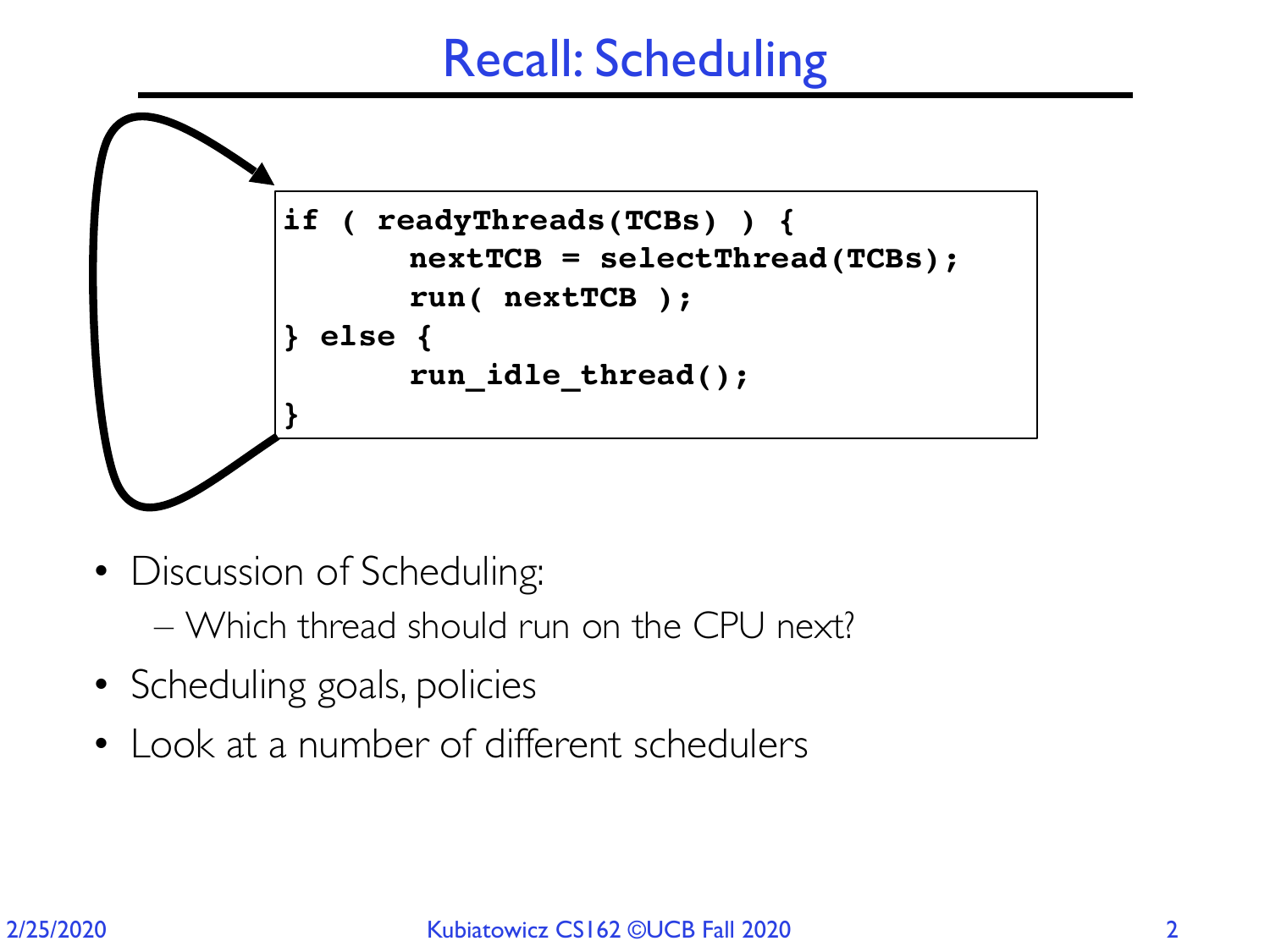### Recall: Scheduling Policy Goals/Criteria

- Minimize Response Time
	- Minimize elapsed time to do an operation (or job)
	- Response time is what the user sees:
		- » Time to echo a keystroke in editor
		- » Time to compile a program
		- » Real-time Tasks: Must meet deadlines imposed by World
- Maximize Throughput
	- Maximize operations (or jobs) per second
	- Throughput related to response time, but not identical:
		- » Minimizing response time will lead to more context switching than if you only maximized throughput
	- Two parts to maximizing throughput
		- » Minimize overhead (for example, context-switching)
		- » Efficient use of resources (CPU, disk, memory, etc)
- Fairness
	- Share CPU among users in some equitable way
	- Fairness is not minimizing average response time:
		- » Better *average* response time by making system *less* fair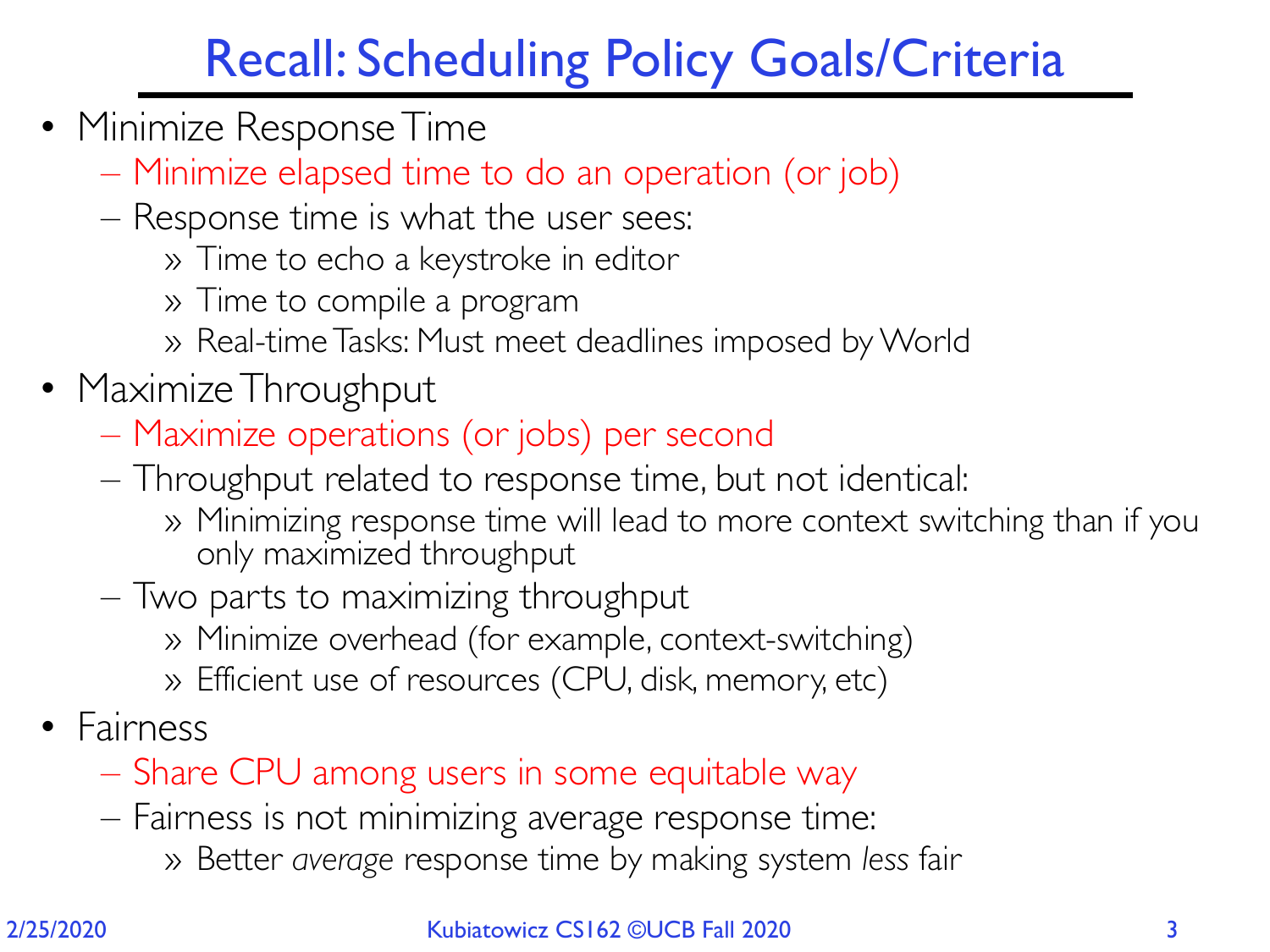## Recall: Example of RR with Time Quantum = 20

| Process  | <u>Burst Time</u> |
|----------|-------------------|
|          |                   |
|          |                   |
|          |                   |
|          |                   |
| Example: |                   |

– The Gantt chart is:



- Waiting time for  $P_1=(68-20)+(112-88)=72$  $P_2=(20-0)=20$  $P_3=(28-0)+(88-48)+(125-108)=85$  $P_4=(48-0)+(108-68)=88$
- Average waiting time  $= (72+20+85+88)/4=66/4$
- Average completion time =  $(125+28+153+112)/4 = 104\frac{1}{2}$
- Thus, Round-Robin Pros and Cons: Better for short jobs, Fair (+)
	-

2/25/2020 – Context-switching time adds up for long jobs (-)<br>4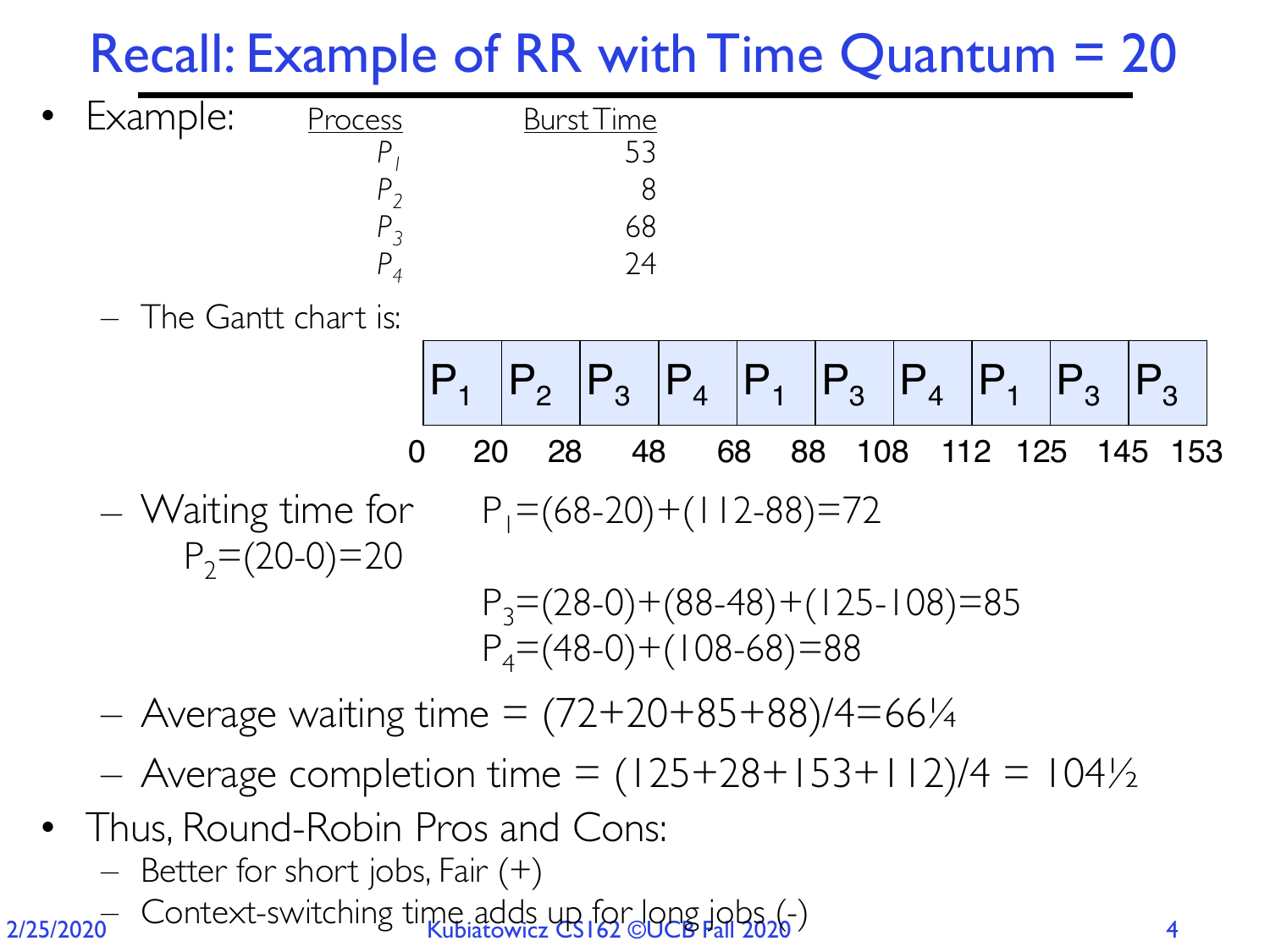## Comparisons between FCFS and Round Robin

- Assuming zero-cost context-switching time, is RR always better than FCFS?
- 
- Completion Times:

• Simple example: 10 jobs, each take 100s of CPU time RR<sup>'</sup>scheduler quantum of 1s All jobs start at the same time

| $\mathsf{Job}$ # | <b>FIFO</b> | <b>RR</b> |
|------------------|-------------|-----------|
|                  | 100         | 991       |
| $\mathbf{2}$     | 200         | 992       |
|                  |             |           |
| 9                | 900         | 999       |
| 10               | 1000        | 1000      |

- Both RR and FCFS fin
- Average response time is much worse under RR! » Bad when all jobs same length
- Also: Cache state must be shared between all jobs with RR but can be devoted to each job with FIFO
	- Total time for RR longer even for zero-cost switch!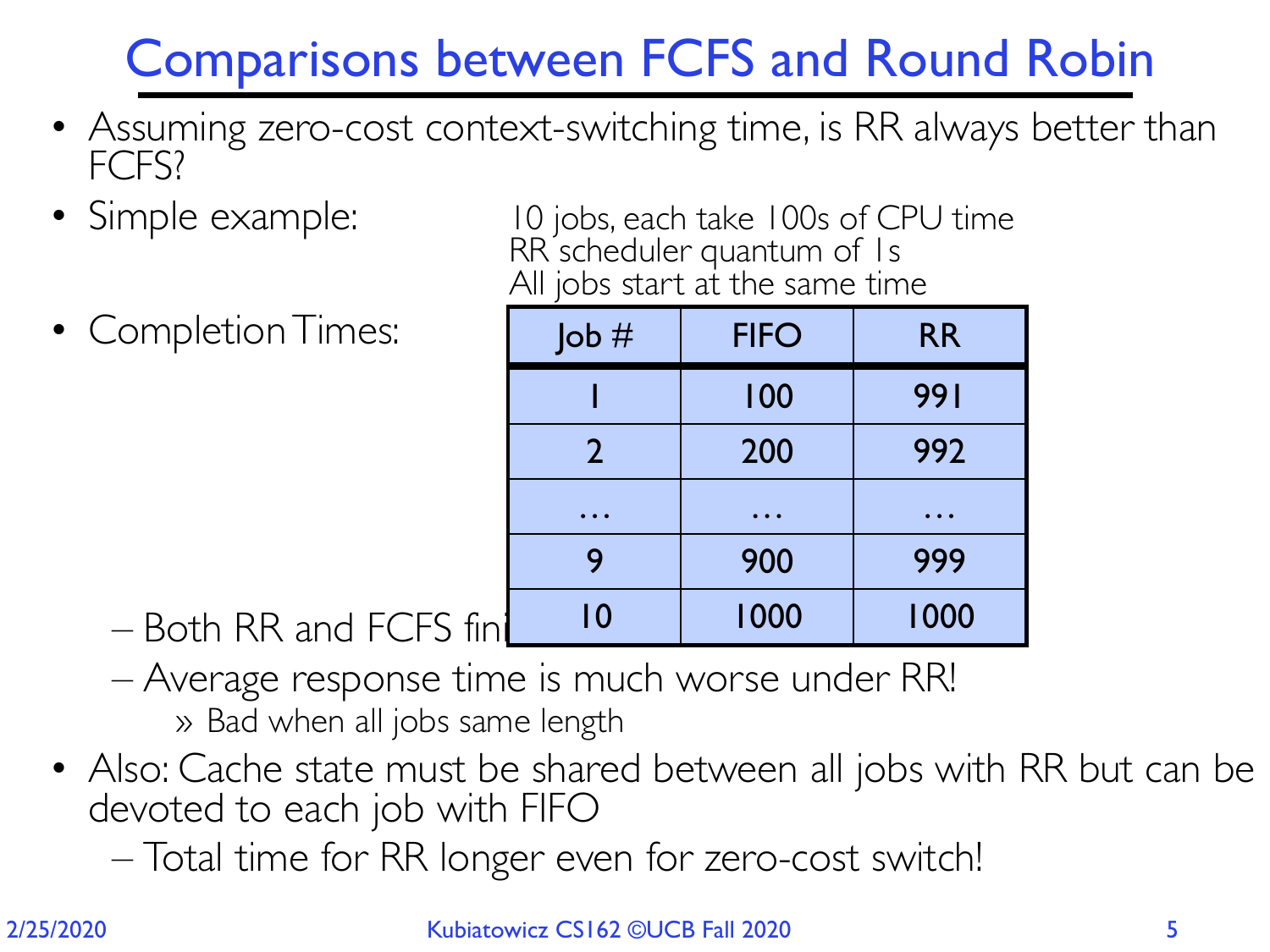### Earlier Example with Different Time Quantum

 $P_3$ 

| <b>Best FCFS:</b>    | $P_2$<br>$P_4$<br>241<br>[8] | $\mathsf{P}$ | [53]           | $P_3$<br>-681  |                |                  |
|----------------------|------------------------------|--------------|----------------|----------------|----------------|------------------|
|                      | 8<br>$\overline{O}$          | 32           |                | 85             |                | 153              |
|                      | Quantum                      | $P_{1}$      | P <sub>2</sub> | $P_3$          | P <sub>4</sub> | Average          |
| <b>Wait</b><br> Time | <b>Best FCFS</b>             | 32           | 0              | 85             | 8              | 31/4             |
|                      | O = 1                        | 84           | 22             | 85             | 57             | 62               |
|                      | $O = 5$                      | 82           | 20             | 85             | 58             | 61/4             |
|                      | $Q = 8$                      | 80           | 8              | 85             | 56             | $57\frac{1}{4}$  |
|                      | $Q = 10$                     | 82           | 10             | 85             | 68             | 61/4             |
|                      | $Q = 20$                     | 72           | 20             | 85             | 88             | $66^{1}/4$       |
|                      | <b>Worst FCFS</b>            | 68           | 145            | $\overline{0}$ | 2              | $83\frac{1}{2}$  |
| Completion<br>Time   | <b>Best FCFS</b>             | 85           | 8              | 153            | 32             | $69\frac{1}{2}$  |
|                      | Q = 1                        | 137          | 30             | 153            | 81             | $100\frac{1}{2}$ |
|                      | $Q = 5$                      | 135          | 28             | 153            | 82             | $99\frac{1}{2}$  |
|                      | $= 8$<br>O                   | 133          | 16             | 153            | 80             | $95\frac{1}{2}$  |
|                      | $Q = 10$                     | 135          | 18             | 153            | 92             | $99\frac{1}{2}$  |
|                      | $Q = 20$                     | 125          | 28             | 153            | 112            | $104\frac{1}{2}$ |
|                      | <b>Worst FCFS</b>            | 2            | 153            | 68             | 145            | $121\frac{3}{4}$ |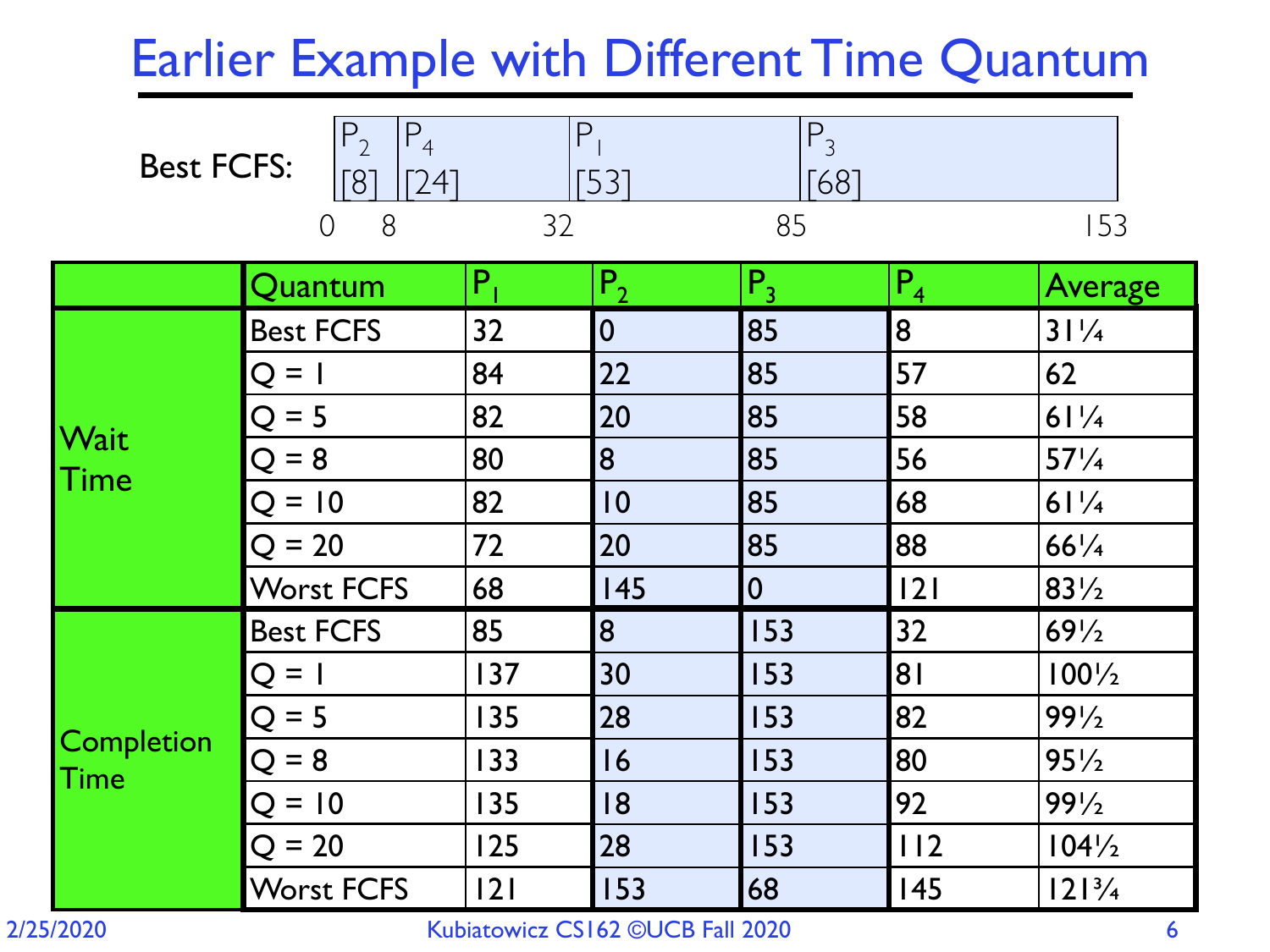#### Handling Differences in Importance: Strict Priority Scheduling



- Execution Plan
	- Always execute highest-priority runable jobs to completion
	- Each queue can be processed in RR with some time-quantum
- Problems:
	- Starvation:
		- » Lower priority jobs don't get to run because higher priority jobs
	- Deadlock: Priority Inversion
		- » Not strictly a problem with priority scheduling, but happens when low priority task has lock needed by high-priority task
		- » Usually involves third, intermediate priority task that keeps running even though highpriority task should be running
- How to fix problems?
	- Dynamic priorities adjust base-level priority up or down based on heuristics about interactivity, locking, burst behavior, etc $\ldots$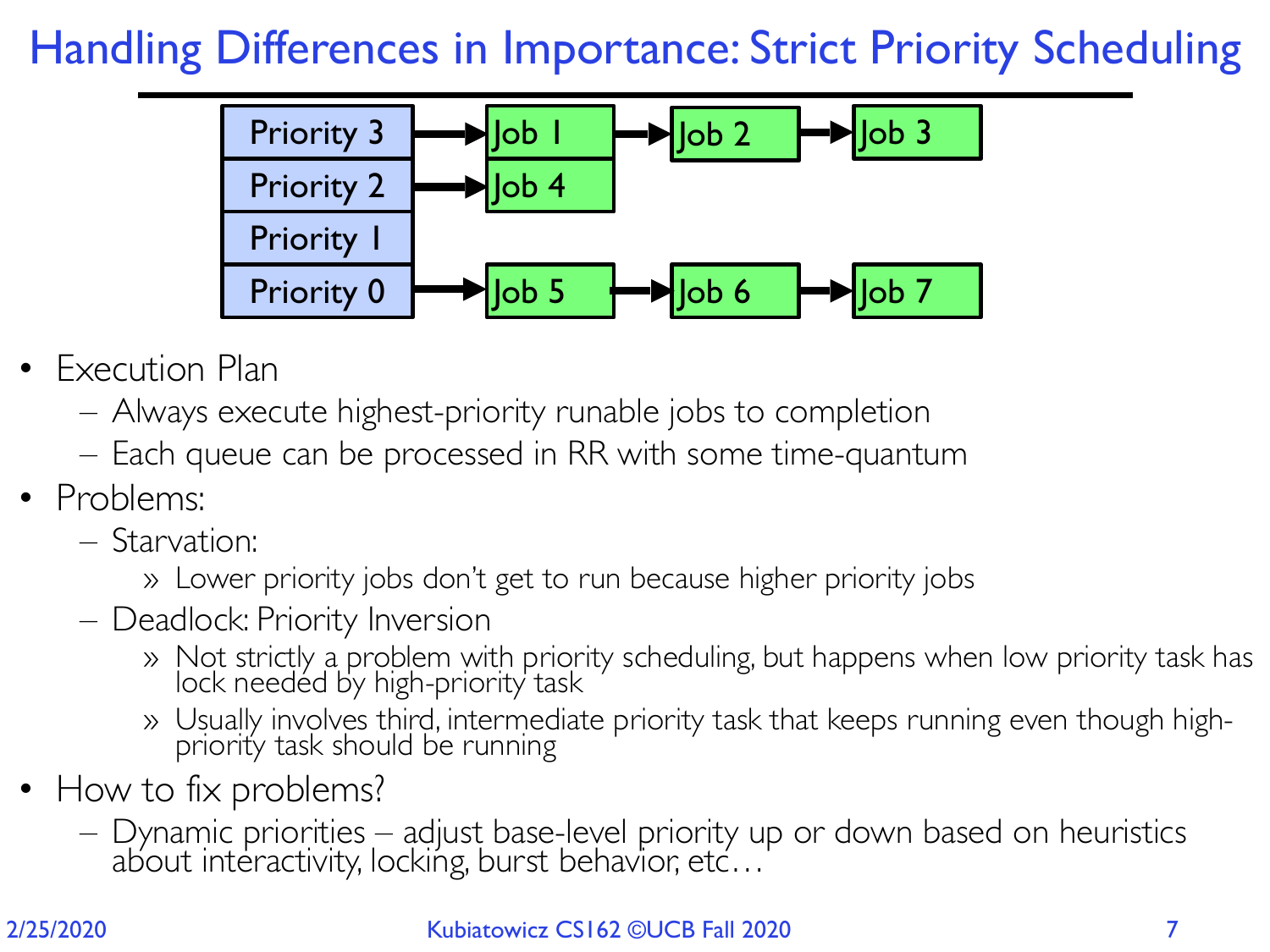## Scheduling Fairness

- What about fairness?
	- Strict fixed-priority scheduling between queues is unfair (run highest, then next, etc):
		- » long running jobs may never get CPU
		- » Urban legend: In Multics, shut down machine, found 10-yearold job  $\Rightarrow$  Ok, probably not...
	- Must give long-running jobs a fraction of the CPU even when there are shorter jobs to run
	- Tradeoff: fairness gained by hurting avg response time!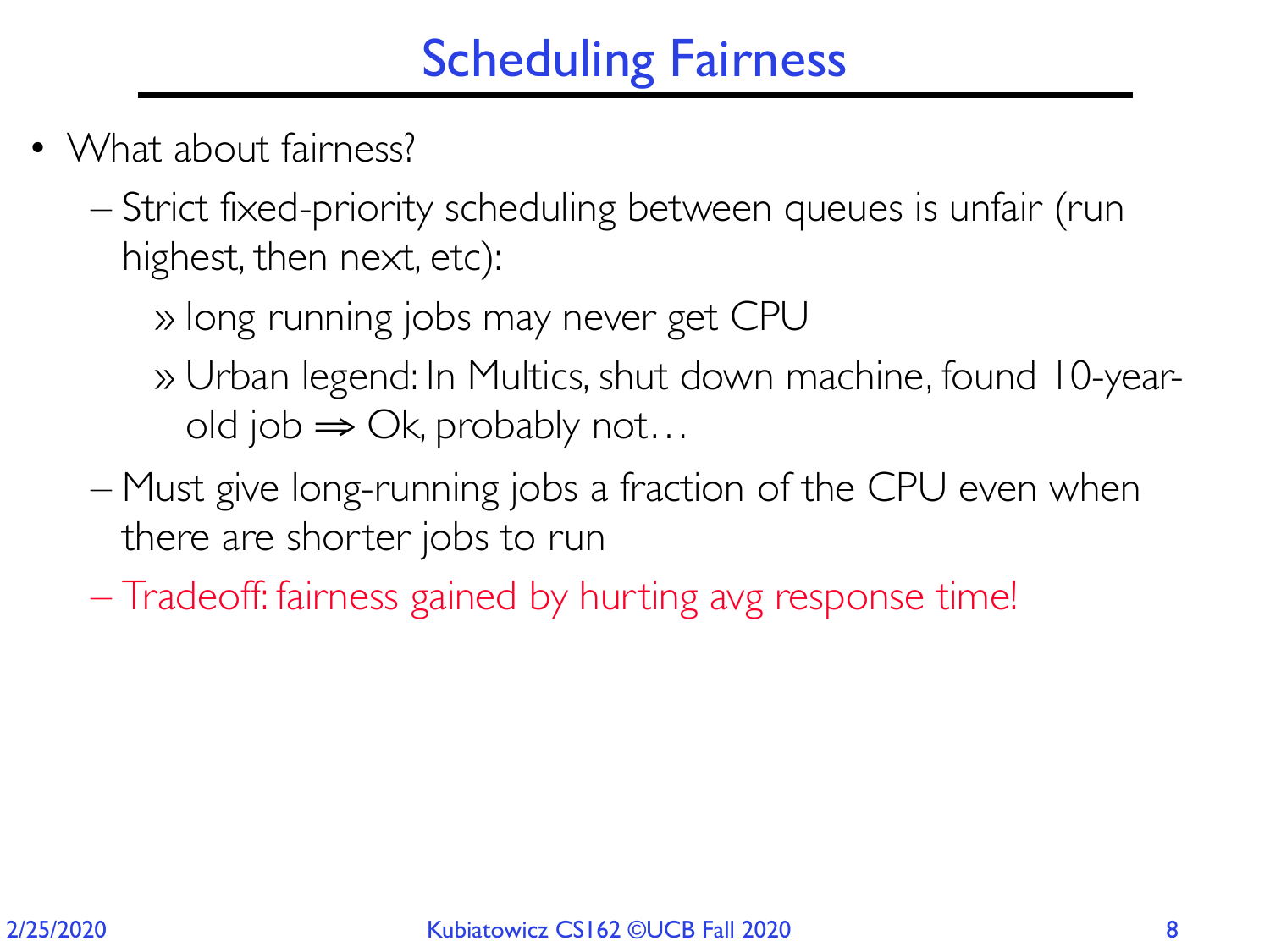## Scheduling Fairness

- How to implement fairness?
	- Could give each queue some fraction of the CPU
		- » What if one long-running job and 100 short-running ones?
		- » Like express lanes in a supermarket—sometimes express lanes get so long, get better service by going into one of the other lines
	- Could increase priority of jobs that don't get service
		- » What is done in some variants of UNIX
		- » This is ad hoc—what rate should you increase priorities?
		- » And, as system gets overloaded, no job gets CPU time, so everyone increases in priority⇒Interactive jobs suffer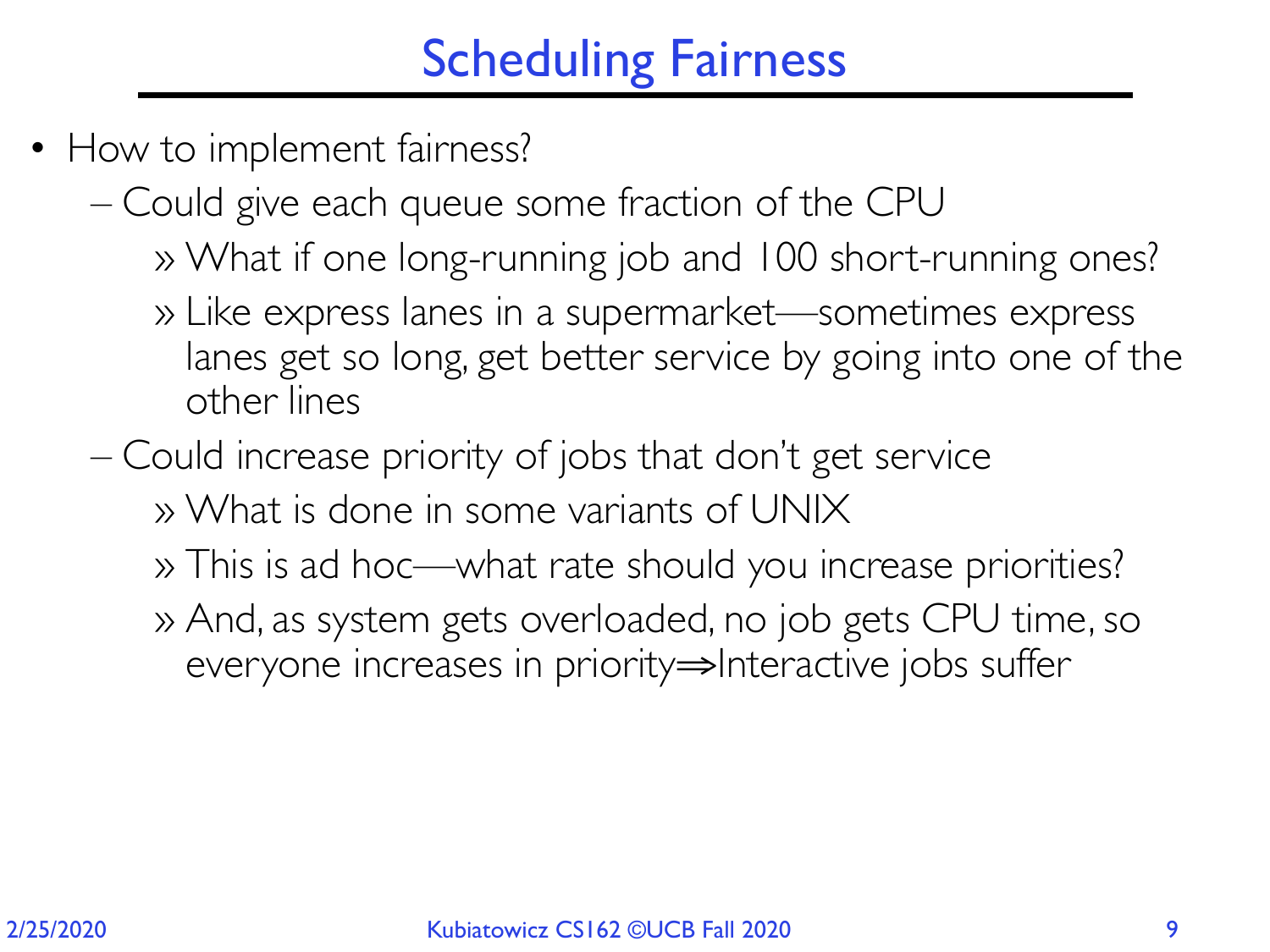# Lottery Scheduling

- Yet another alternative: Lottery Scheduling
	- Give each job some number of lottery tickets
	- On each time slice, randomly pick a winning ticket



- » NOTE: Not a "real" random number generator; instead pseudo-random number generators can make sure that every ticket picked once before repeating!
- On average, CPU time is proportional to number of tickets given to each job
- How to assign tickets?
	- To help with responsiveness, give short running jobs more tickets, long running jobs get fewer tickets
	- To avoid starvation, every job gets at least one ticket (everyone makes progress)
- Advantage over strict priority scheduling: behaves gracefully as load changes
	- Adding or deleting a job affects all jobs proportionally, independent of how many tickets each job possesses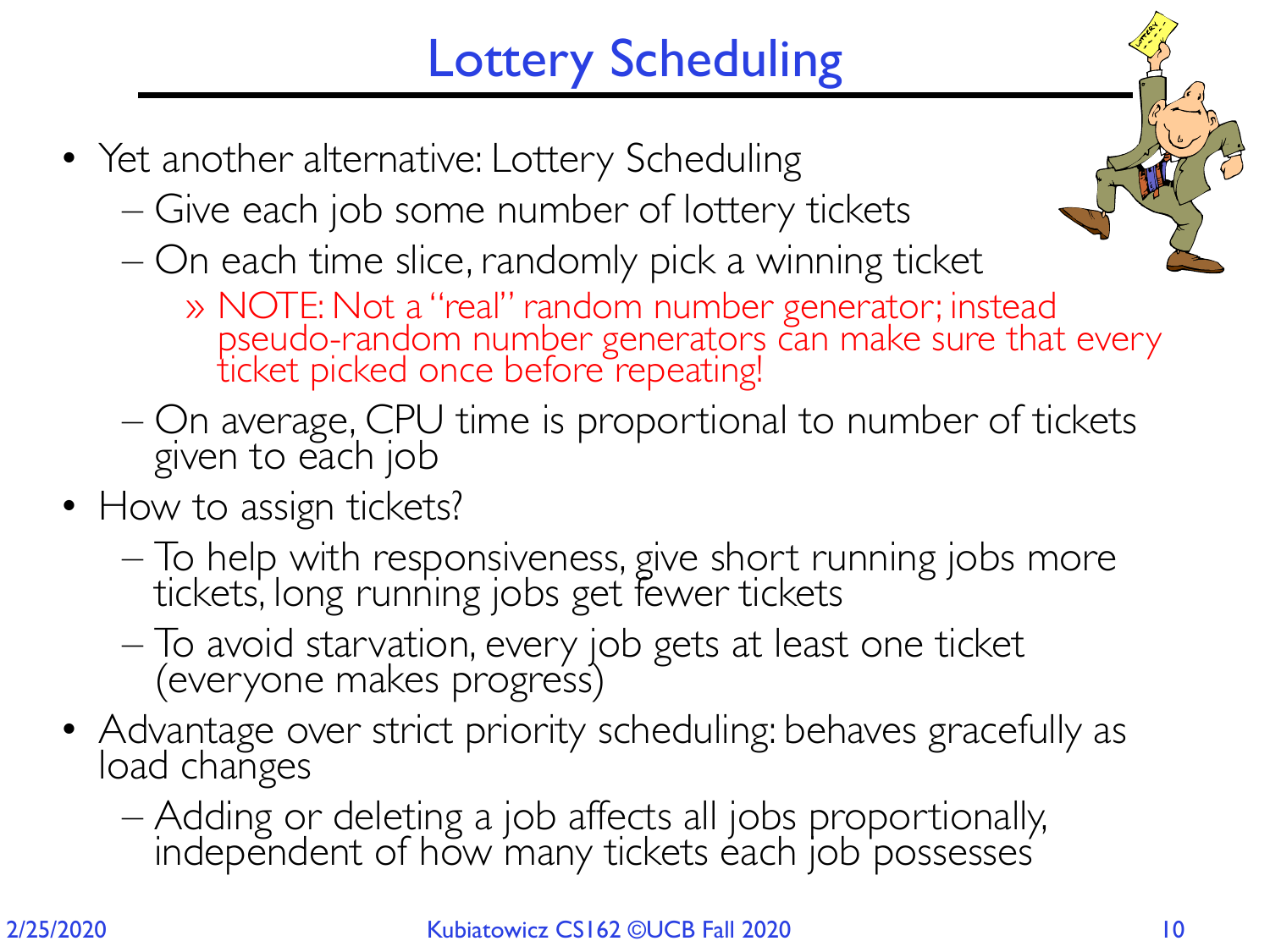## Lottery Scheduling Example (Cont.)

- Lottery Scheduling Example
	- Assume short jobs get 10 tickets, long jobs get 1 ticket

| # short jobs/<br># long jobs | % of CPU each<br>short jobs gets | % of CPU each<br>long jobs gets |
|------------------------------|----------------------------------|---------------------------------|
| 1/1                          | 91%                              | 9%                              |
| 0/2                          | N/A                              | 50%                             |
| 2/0                          | 50%                              | N/A                             |
| 10/1                         | 9.9%                             | 0.99%                           |
| 1/10                         | 50%                              | 5%                              |

– What if too many short jobs to give reasonable response time?

» If load average is 100, hard to make progress

» One approach: log some user out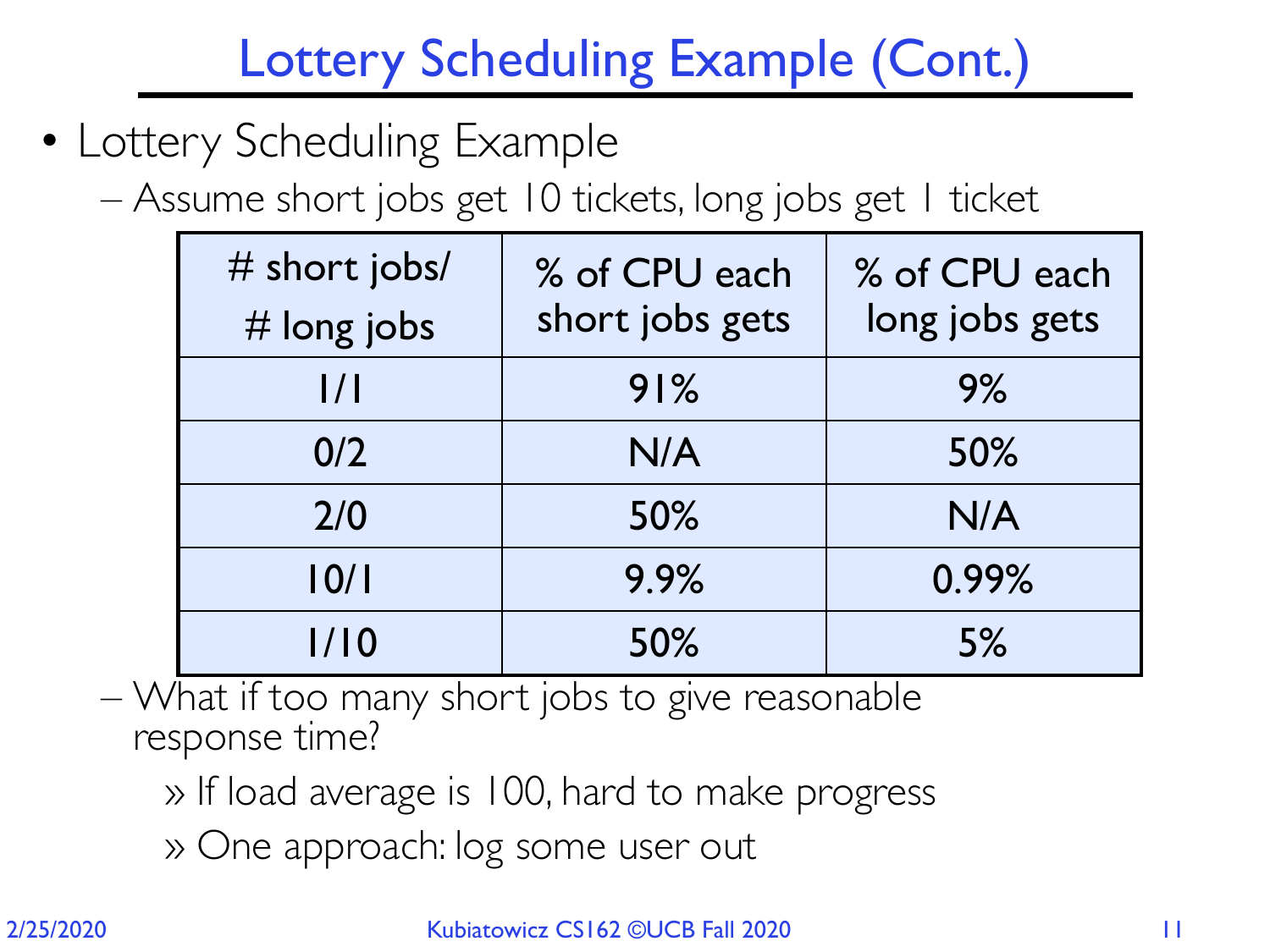## How to Evaluate a Scheduling algorithm?

- Deterministic modeling
	- takes a predetermined workload and compute the performance of each algorithm for that workload
- Queueing models
	- Mathematical approach for handling stochastic workloads
- Implementation/Simulation:
	- Build system which allows actual algorithms to be run against actual data – most flexible/general

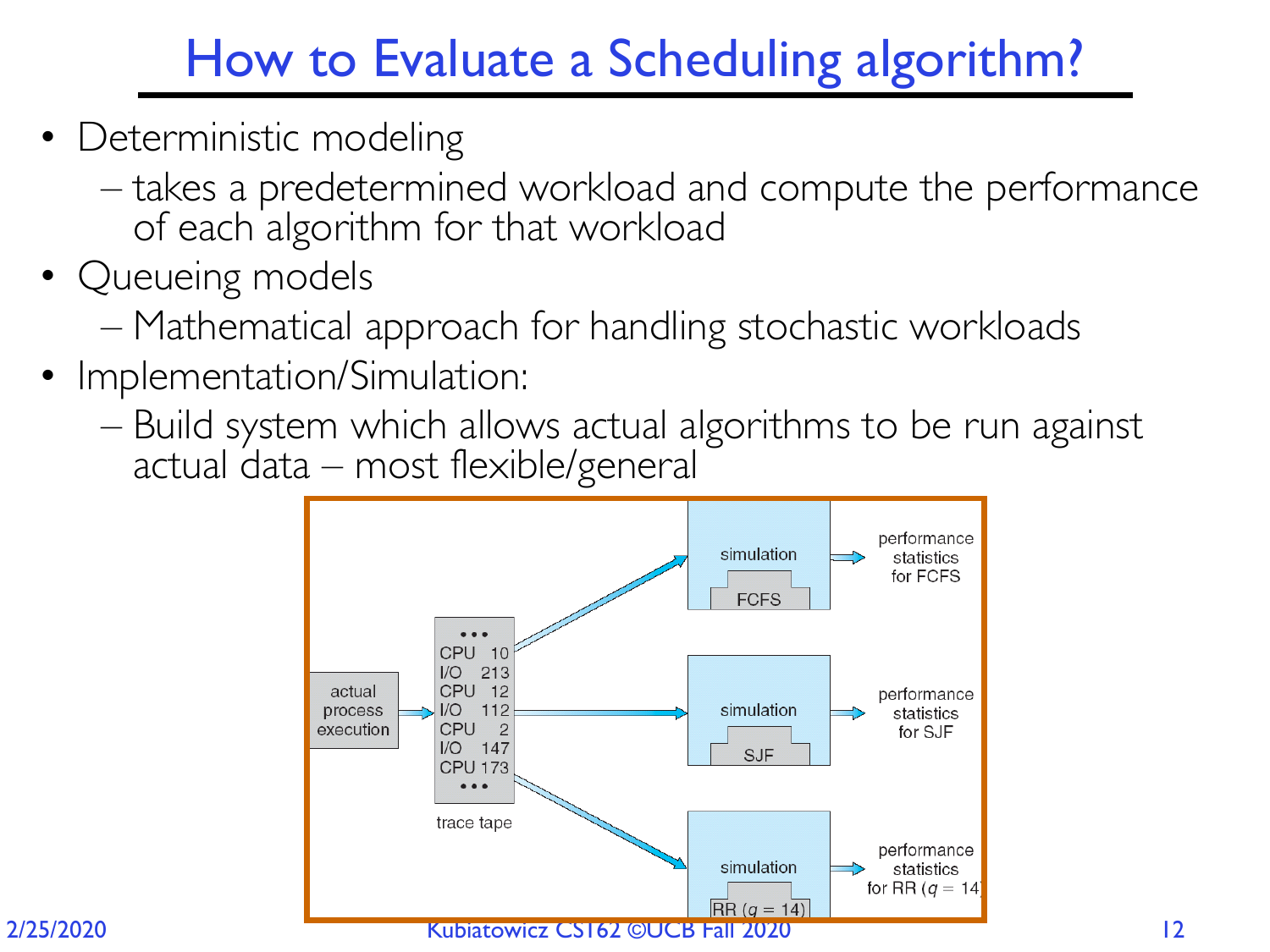#### How to Handle Simultaneous: Mix of Diff Types of Apps?

- Consider mix of interactive and high throughput apps:
	- How to best schedule them?
	- How to recognize one from the other?
		- » Do you trust app to say that it is "interactive"?
	- Should you schedule the set of apps identically on servers, workstations, pads, and cellphones?
- For instance, is Burst Time (observed) useful to decide which application gets CPU time?
	- Short Bursts ⇒ Interactivity ⇒ High Priority?
- Assumptions encoded into many schedulers:
	- Apps that sleep a lot and have short bursts must be interactive apps they should get high priority
	- Apps that compute a lot should get low(er?) priority, since they won't notice intermittent bursts from interactive apps
- Hard to characterize apps:
	- What about apps that sleep for a long time, but then compute for a long time?
	- Or, what about apps that must run under all circumstances (say periodically)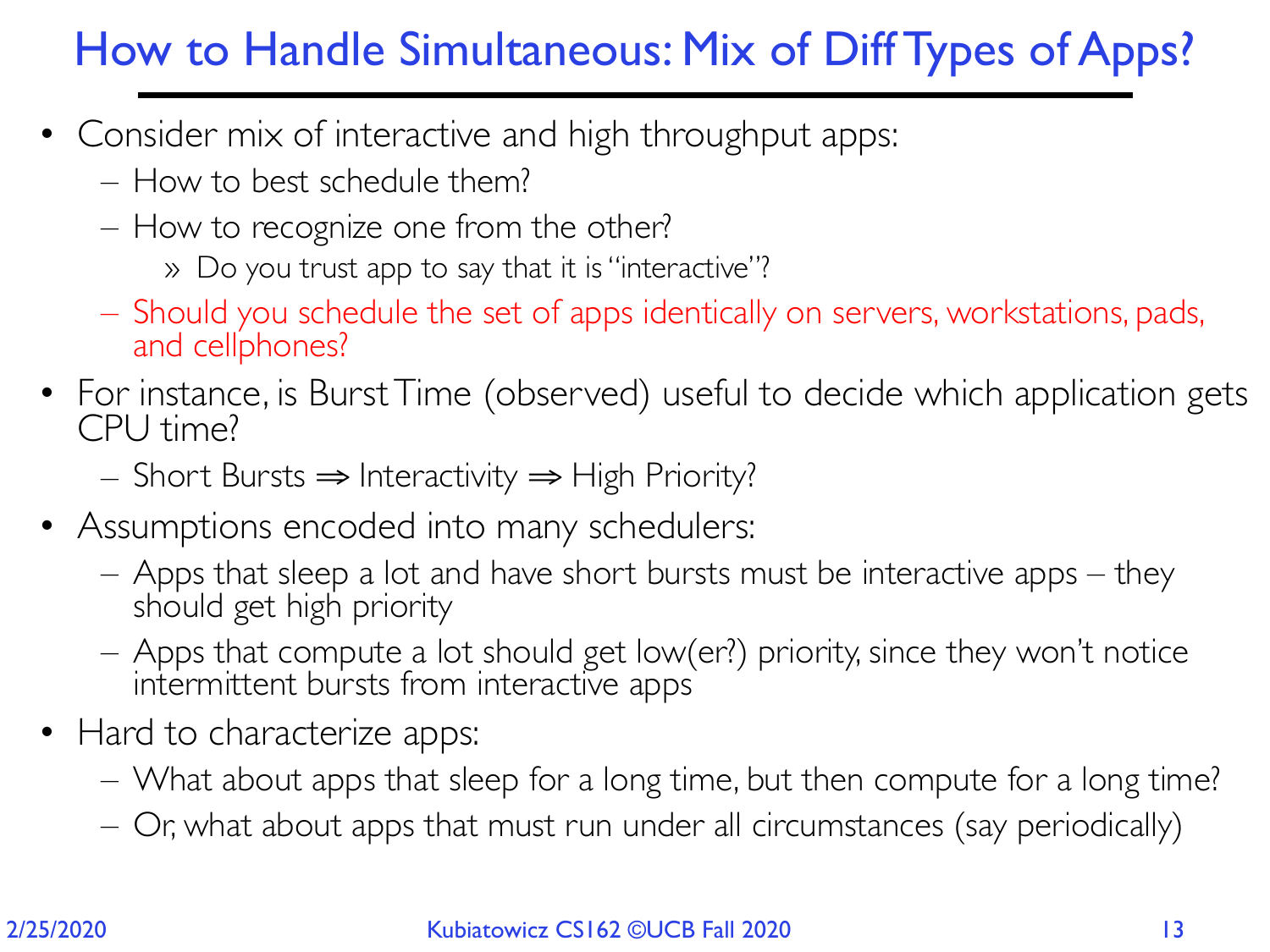## What if we Knew the Future?

- Could we always mirror best FCFS?
- Shortest Job First (SJF):
	- Run whatever job has least amount of computation to do



- Sometimes called "Shortest Time to Completion First" (STCF)
- Shortest Remaining Time First (SRTF):
	- Preemptive version of SJF: if job arrives and has a shorter time to completion than the remaining time on the current job, immediately preempt CPU
	- Sometimes called "Shortest Remaining Time to Completion First" (SRTCF)
- These can be applied to whole program or current CPU burst
	- Idea is to get short jobs out of the system
	- Big effect on short jobs, only small effect on long ones
	- Result is better average response time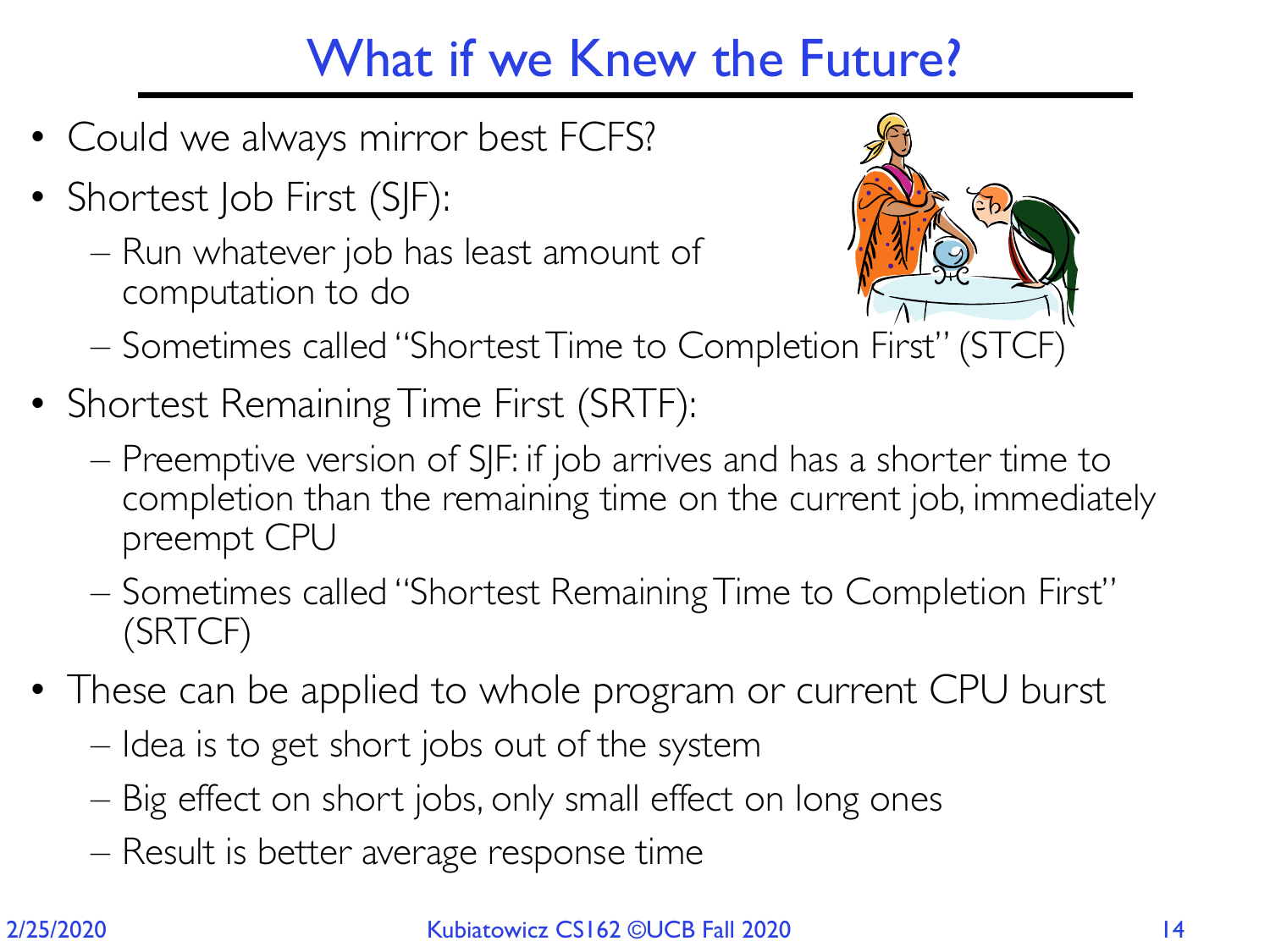### **Discussion**

- SJF/SRTF are the best you can do at minimizing average response time
	- Provably optimal (SJF among non-preemptive, SRTF among preemptive)
	- Since SRTF is always at least as good as SJF, focus on SRTF
- Comparison of SRTF with FCFS
	- What if all jobs the same length?
		- » SRTF becomes the same as FCFS (i.e. FCFS is best can do if all jobs the same length)
	- What if jobs have varying length?
		- » SRTF: short jobs not stuck behind long ones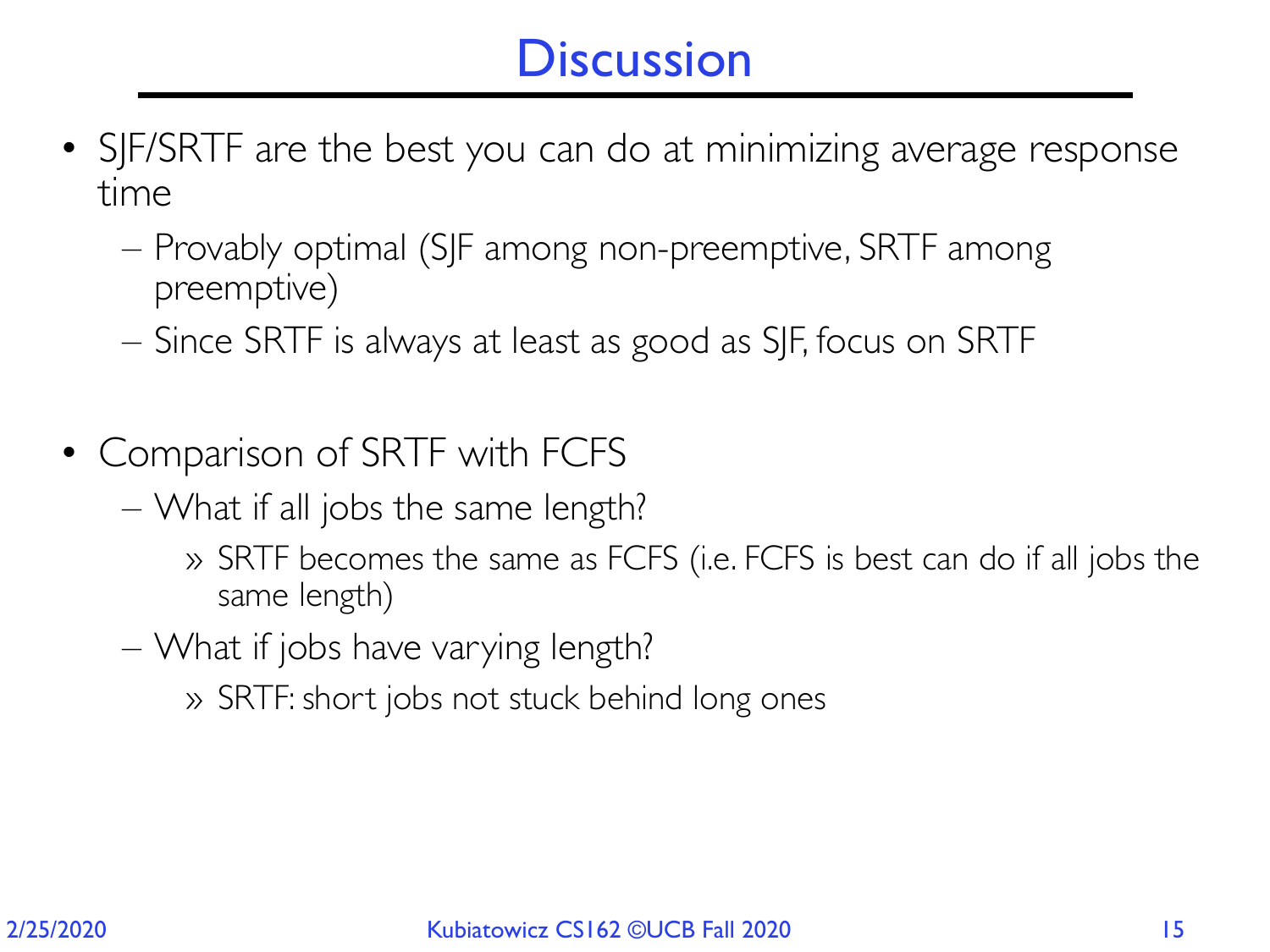### Example to illustrate benefits of SRTF



- Three jobs:
	- A, B: both CPU bound, run for week C: I/O bound, loop 1ms CPU, 9ms disk I/O
	- If only one at a time, C uses 90% of the disk, A or B could use 100% of the CPU
- With FCFS:

– Once A or B get in, keep CPU for two weeks

- What about RR or SRTF?
	- Easier to see with a timeline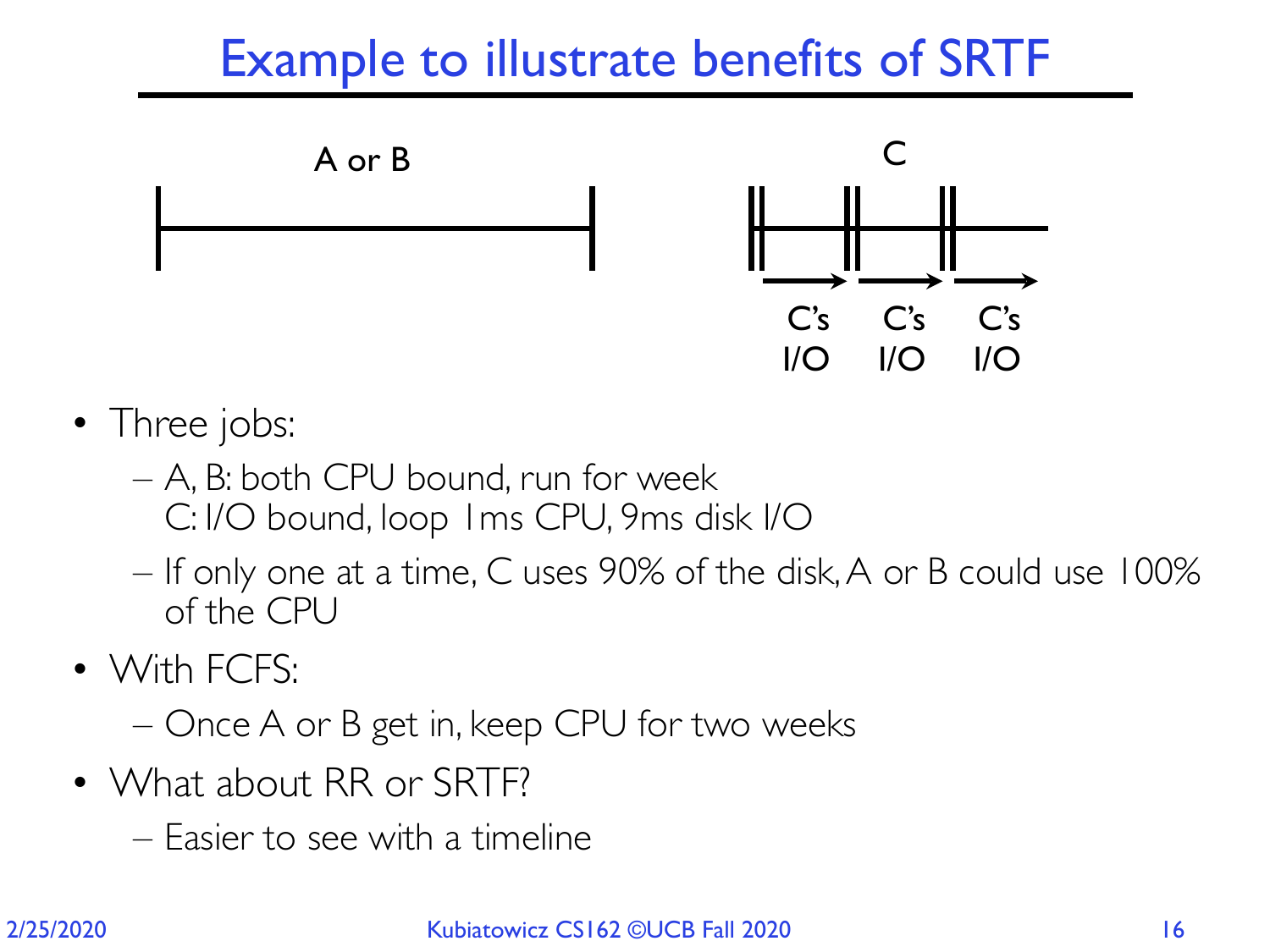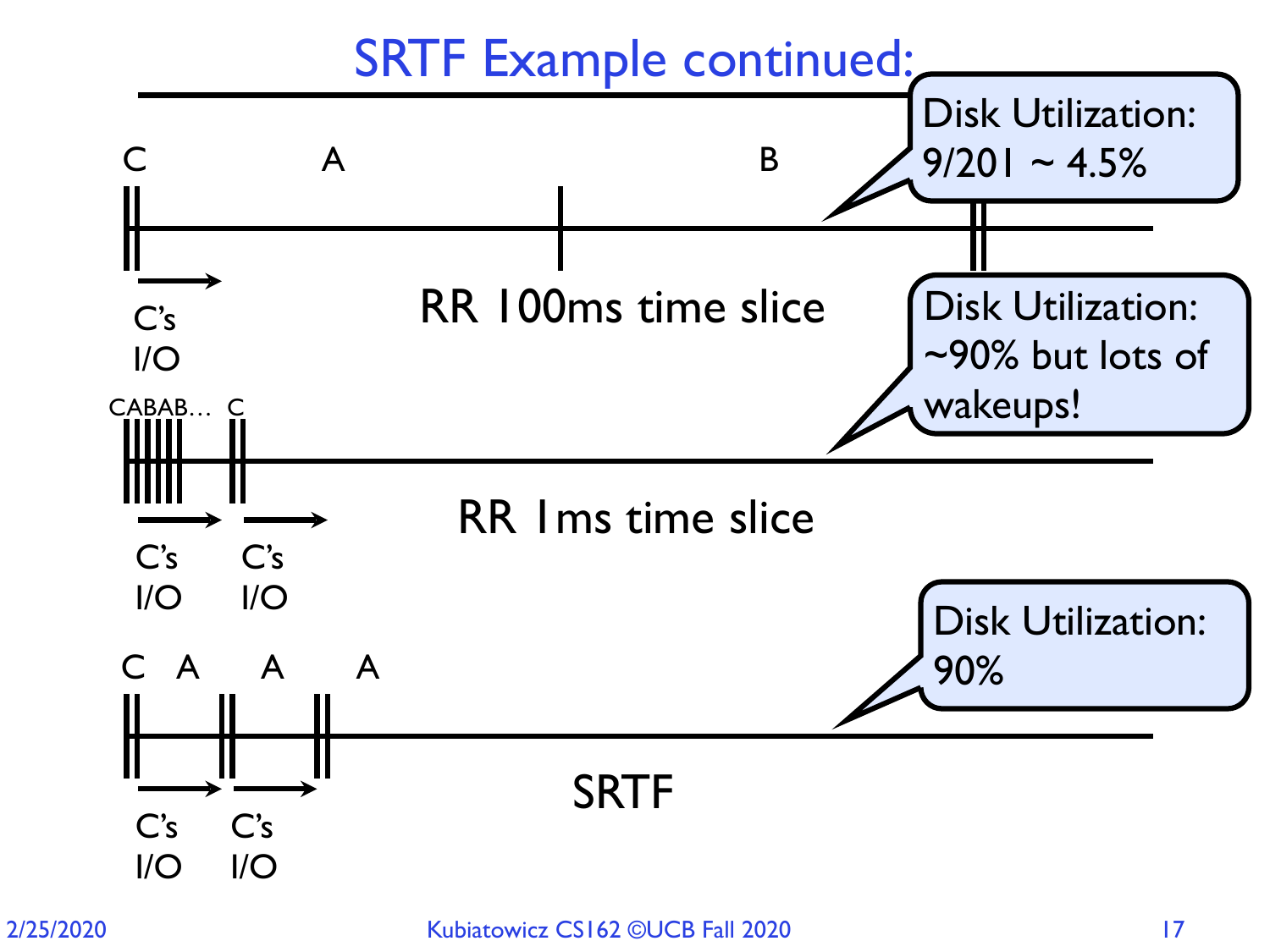### SRTF Further discussion

- **Starvation** 
	- SRTF can lead to starvation if many small jobs!
	- Large jobs never get to run
- Somehow need to predict future
	- How can we do this?
	- Some systems ask the user
		- » When you submit a job, have to say how long it will take
		- » To stop cheating, system kills job if takes too long
	- But: hard to predict job's runtime even for non-malicious users
- Bottom line, can't really know how long job will take
	- However, can use SRTF as a yardstick for measuring other policies
	- Optimal, so can't do any better
- SRTF Pros & Cons
	- Optimal (average response time) (+)
	- Hard to predict future (-)
	- Unfair (-)

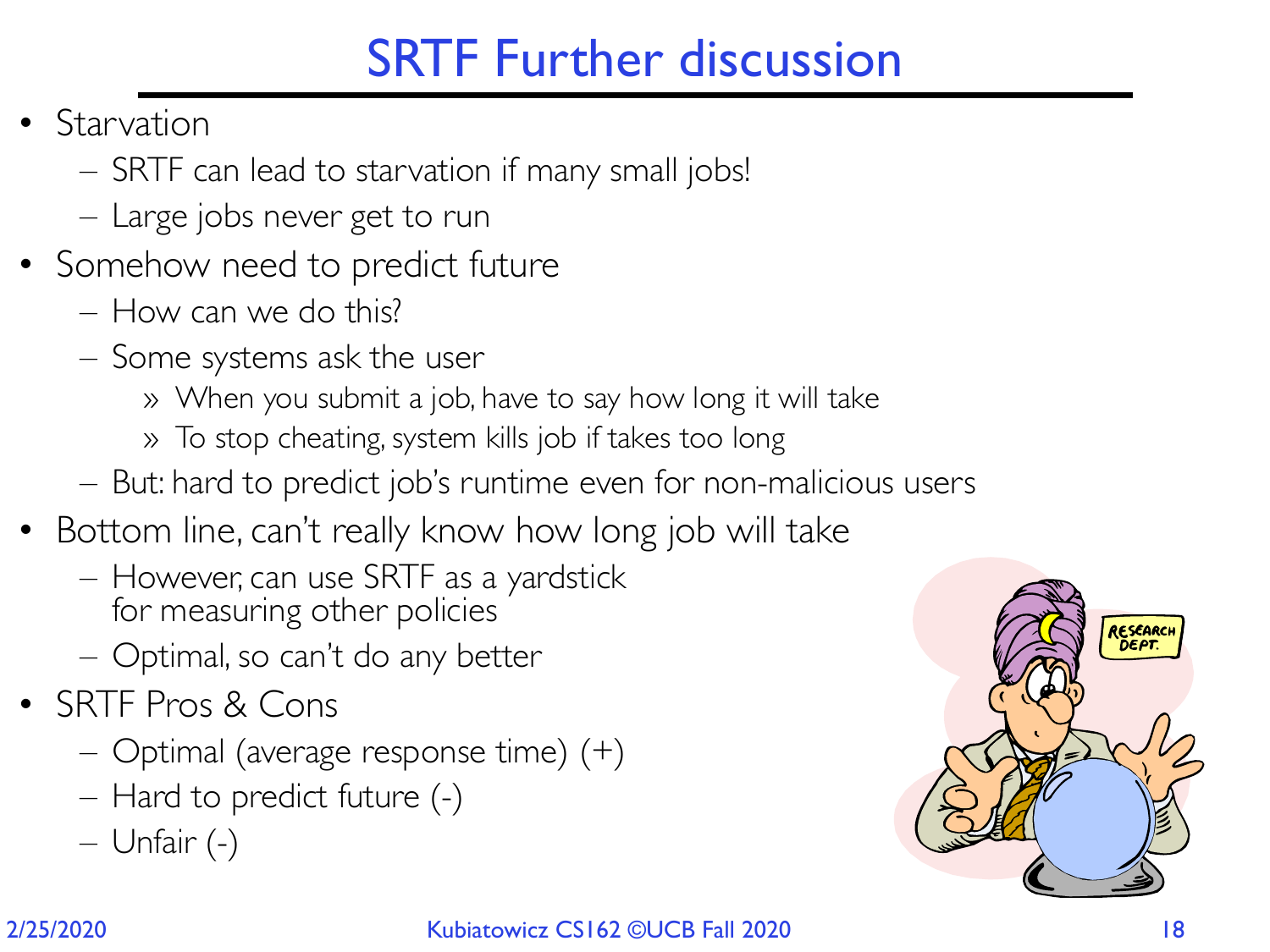### Predicting the Length of the Next CPU Burst

- Adaptive: Changing policy based on past behavior
	- CPU scheduling, in virtual memory, in file systems, etc
	- Works because programs have predictable behavior
		- » If program was I/O bound in past, likely in future
		- » If computer behavior were random, wouldn't help
- Example: SRTF with estimated burst length
	- Use an estimator function on previous bursts: Let tn-1, tn-2, tn-3, etc. be previous CPU burst lengths. Estimate next burst  $\tau n = f(tn-1, tn-2, tn-3,...)$
	- Function f could be one of many different time series estimation schemes (Kalman filters, etc)
	- For instance, exponential averaging  $\tau$ n =  $\alpha$ tn-1+(1- $\alpha$ ) $\tau$ n-1 with  $(0<\alpha\leq l)$

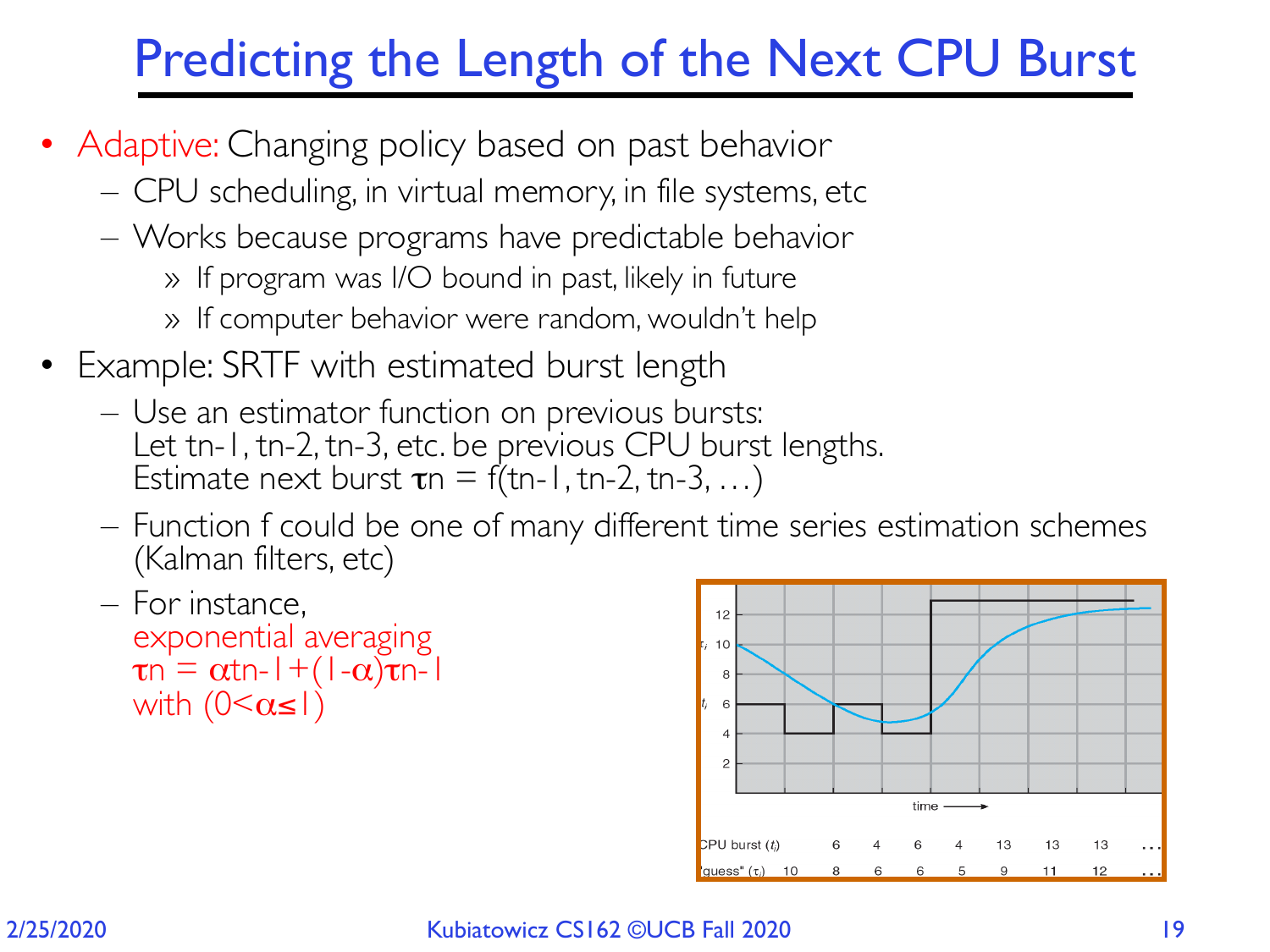### Multi-Level Feedback Scheduling



- Another method for exploiting past behavior (first use in CTSS)
	- Multiple queues, each with different priority
		- » Higher priority queues often considered "foreground" tasks
	- Each queue has its own scheduling algorithm
		- » e.g. foreground RR, background FCFS
		- » Sometimes multiple RR priorities with quantum increasing exponentially (highest:1ms, next: 2ms, next: 4ms, etc)
- Adjust each job's priority as follows (details vary)
	- Job starts in highest priority queue
	- If timeout expires, drop one level
	- If timeout doesn't expire, push up one level (or to top)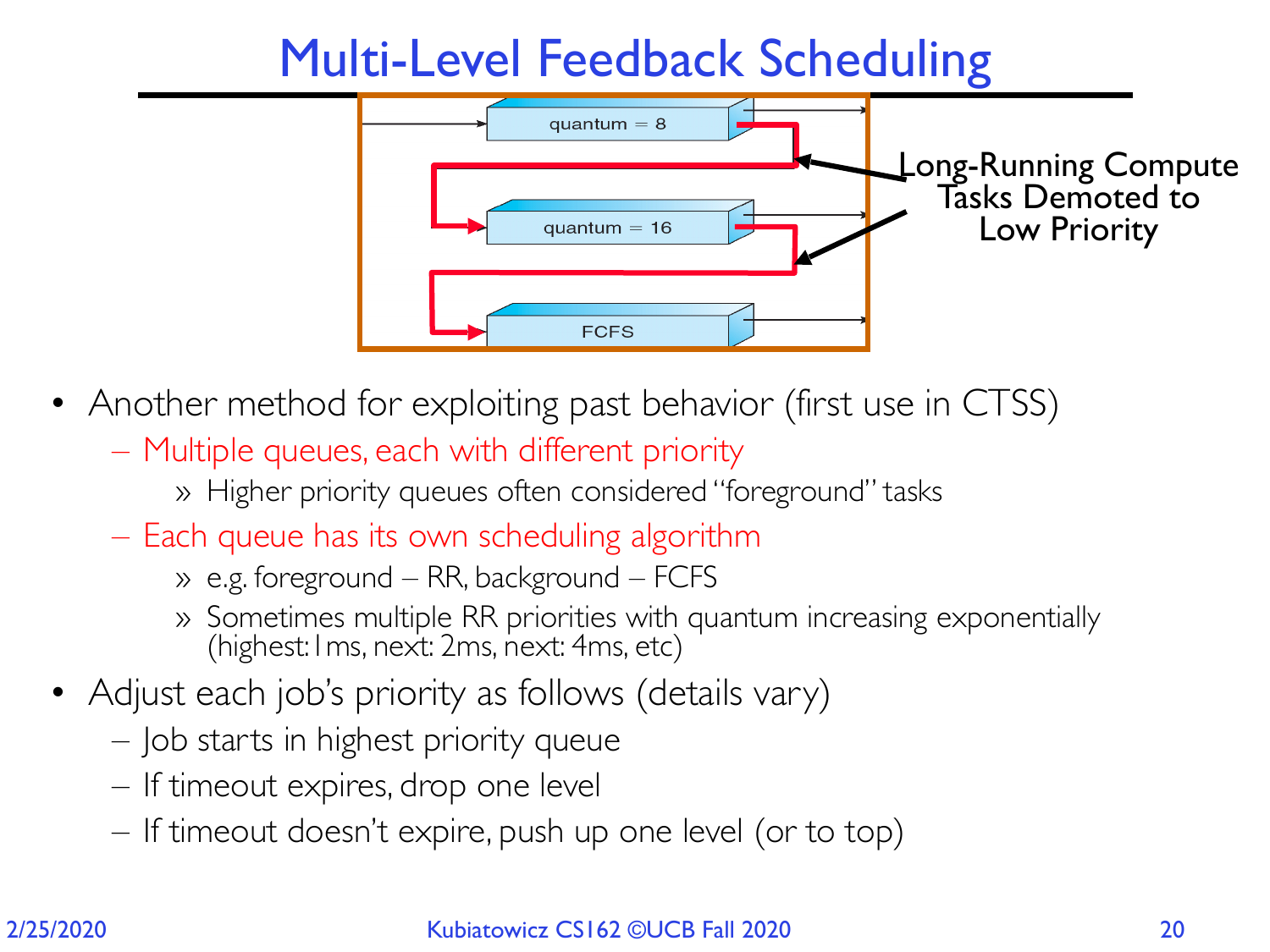

- Result approximates SRTF:
	- CPU bound jobs drop like a rock
	- Short-running I/O bound jobs stay near top
- Scheduling must be done between the queues
	- Fixed priority scheduling:
		- » serve all from highest priority, then next priority, etc.
	- Time slice:
		- » each queue gets a certain amount of CPU time
		- » e.g., 70% to highest, 20% next, 10% lowest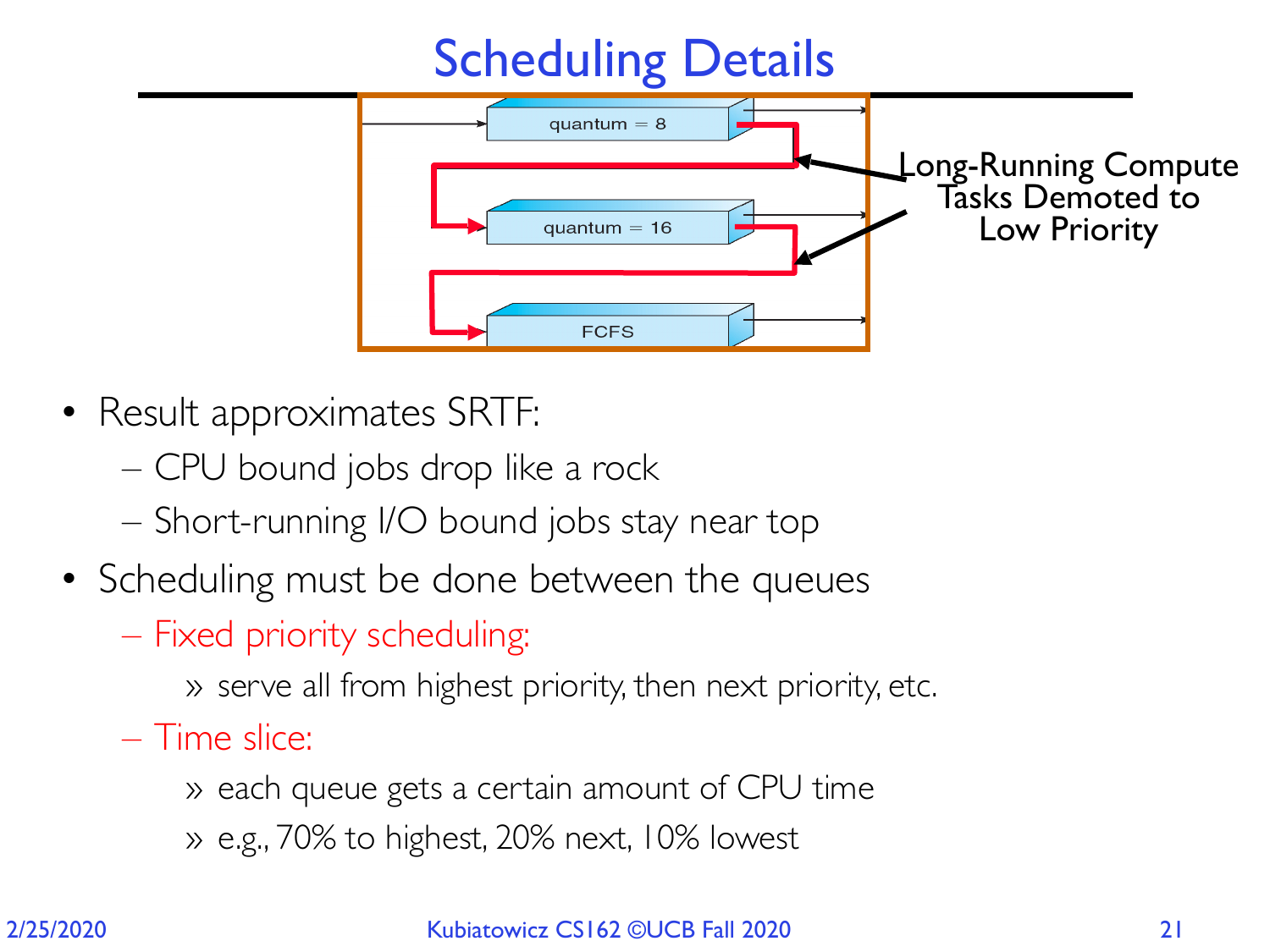

- Countermeasure: user action that can foil intent of the OS designers
	- For multilevel feedback, put in a bunch of meaningless I/O to keep job's priority high
	- Of course, if everyone did this, wouldn't work!
- Example of Othello program:
	- Playing against competitor, so key was to do computing at higher priority the competitors.
		- » Put in printf's, ran much faster!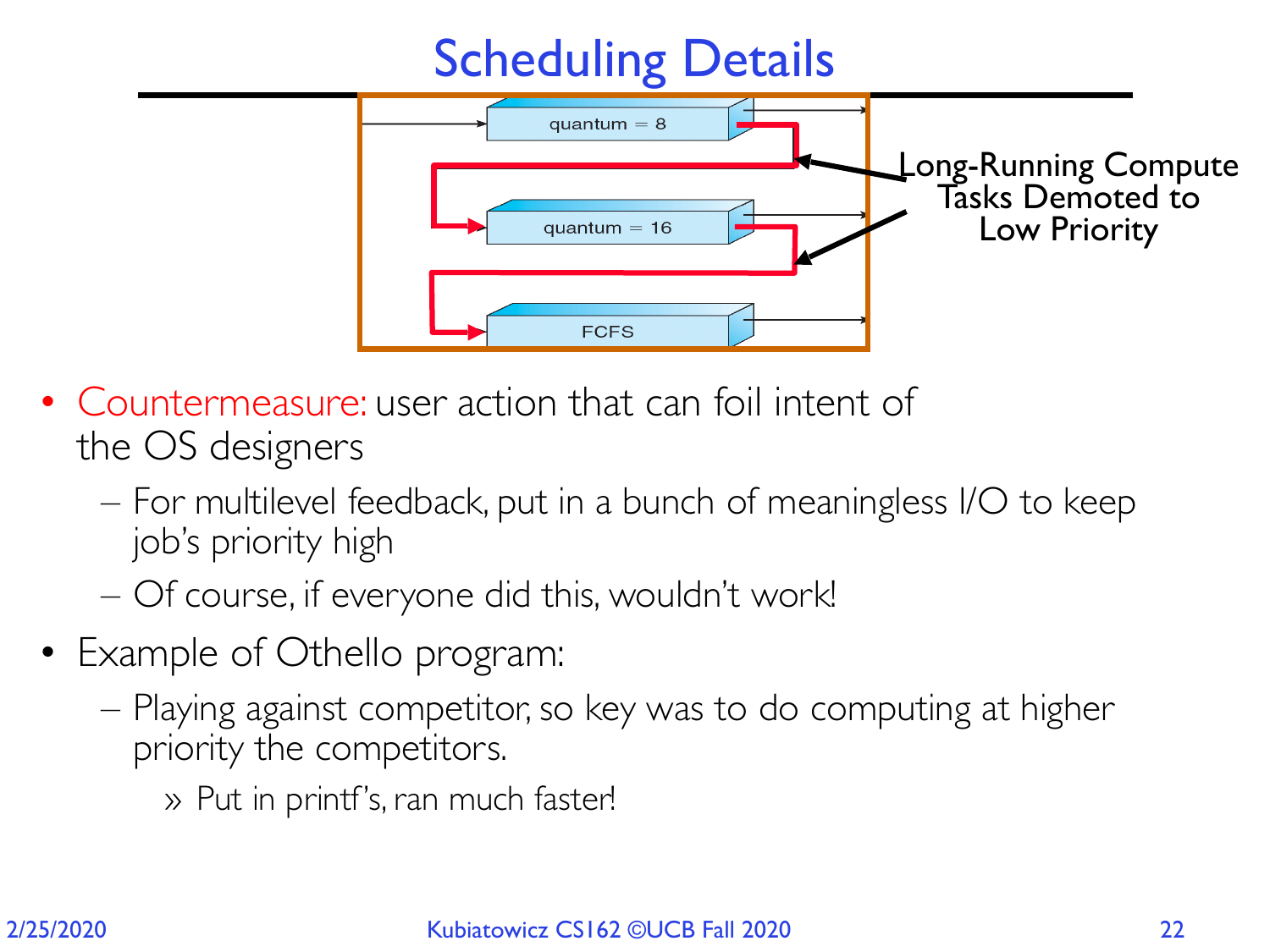### Case Study: Linux O(1) Scheduler



- Priority-based scheduler: 140 priorities
	- 40 for "user tasks" (set by "nice"), 100 for "Realtime/Kernel"
	- $−$  Lower priority value  $\Rightarrow$  higher priority (for nice values)
	- $-$  Highest priority value  $\Rightarrow$  Lower priority (for realtime values)
	- All algorithms  $O(1)$ 
		- » Timeslices/priorities/interactivity credits all computed when job finishes time slice
		- » 140-bit bit mask indicates presence or absence of job at given priority level
- Two separate priority queues: "active" and "expired"
	- All tasks in the active queue use up their timeslices and get placed on the expired queue, after which queues swapped
- Timeslice depends on priority linearly mapped onto timeslice range
	- Like a multi-level queue (one queue per priority) with different timeslice at each level
	- Execution split into "Timeslice Granularity" chunks round robin through priority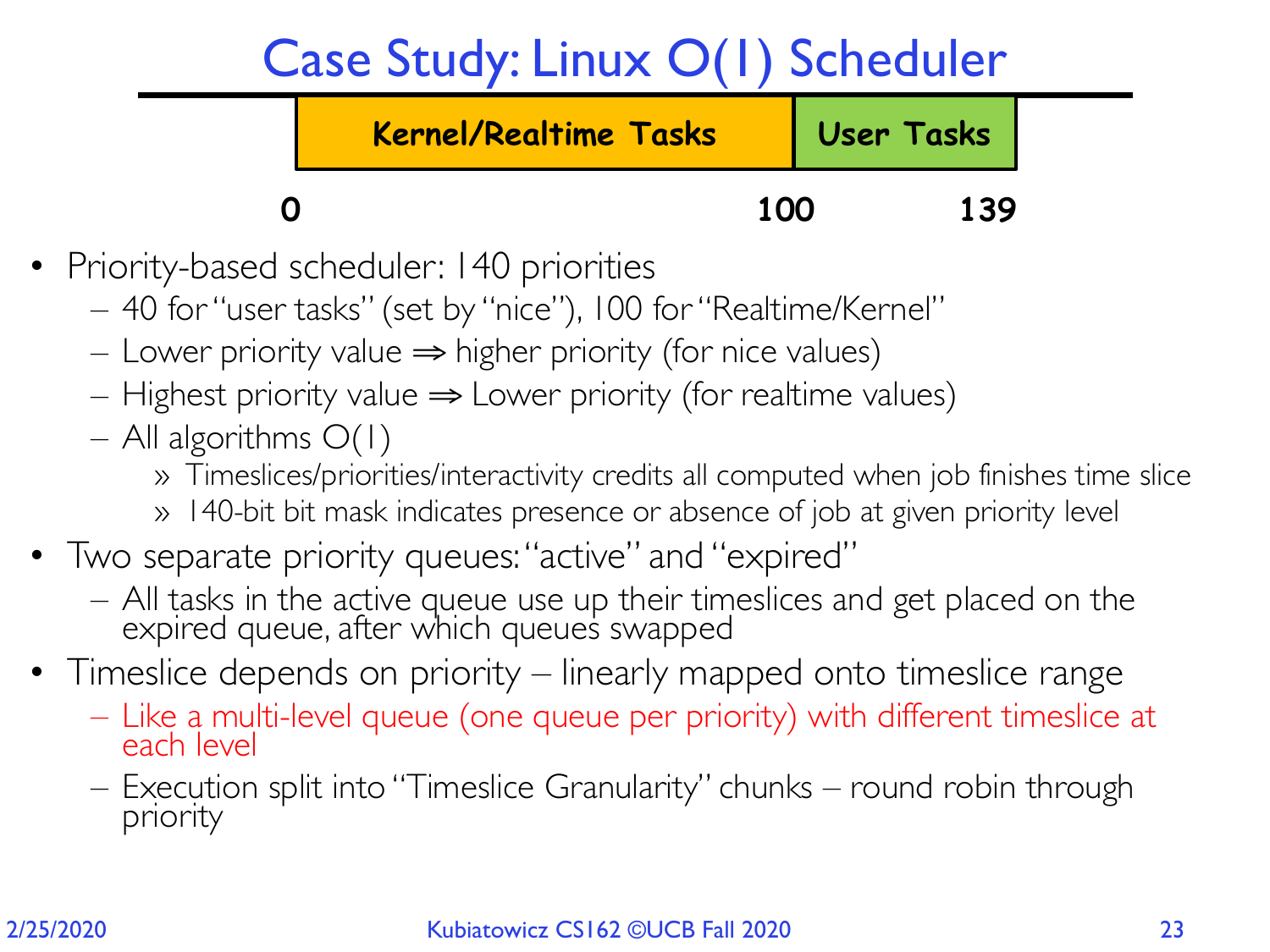## O(1) Scheduler Continued

- Heuristics
	- $-$  User-task priority adjusted  $\pm 5$  based on heuristics
		- » p->sleep\_avg = sleep\_time run\_time
		- » Higher sleep\_avg ⇒ more I/O bound the task, more reward (and vice versa)
	- Interactive Credit
		- » Earned when a task sleeps for a "long" time
		- » Spend when a task runs for a "long" time
		- » IC is used to provide hysteresis to avoid changing interactivity for temporary changes in behavior
	- However, "interactive tasks" get special dispensation
		- » To try to maintain interactivity
		- » Placed back into active queue, unless some other task has been starved for too long…
- Real-Time Tasks
	- Always preempt non-RT tasks
	- No dynamic adjustment of priorities
	- Scheduling schemes:
		- » SCHED\_FIFO: preempts other tasks, no timeslice limit
		- » SCHED\_RR: preempts normal tasks, RR scheduling amongst tasks of same priority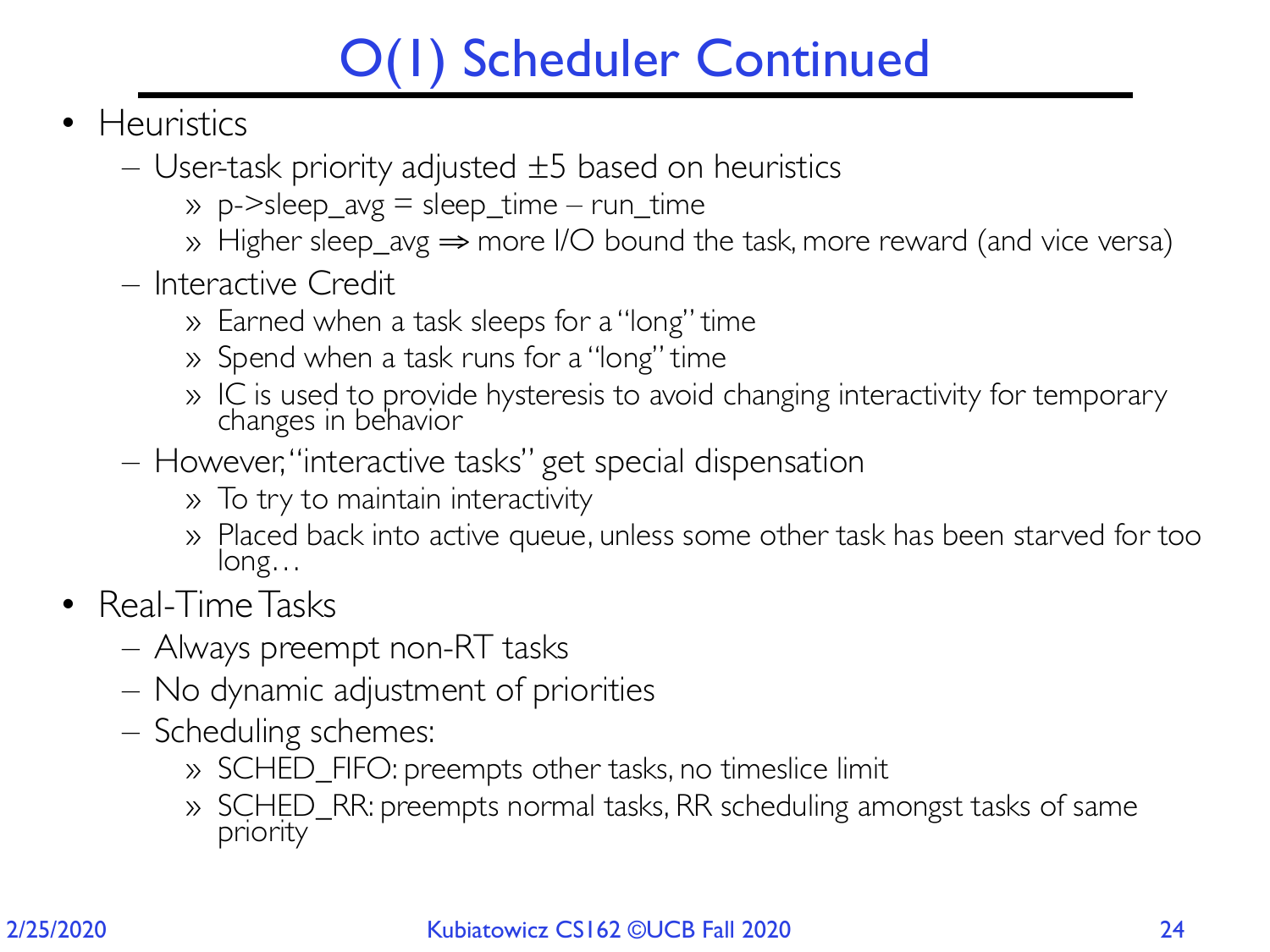## Linux Completely Fair Scheduler (CFS)

- First appeared in 2.6.23, modified in 2.6.24
- "CFS doesn't track sleeping time and doesn't use heuristics to identify interactive tasks—it just makes sure every process gets a fair share of CPU within a set amount of time given the number of runnable processes on the CPU."
- Inspired by Networking "Fair Queueing"
	- Each process given their fair share of resources
	- Models an "ideal multitasking processor" in which N processes execute simultaneously as if they truly got 1/N of the processor

» Tries to give each process an equal fraction of the processor

– Priorities reflected by weights such that increasing a task's priority by 1 always gives the same fractional increase in CPU time – regardless of current priority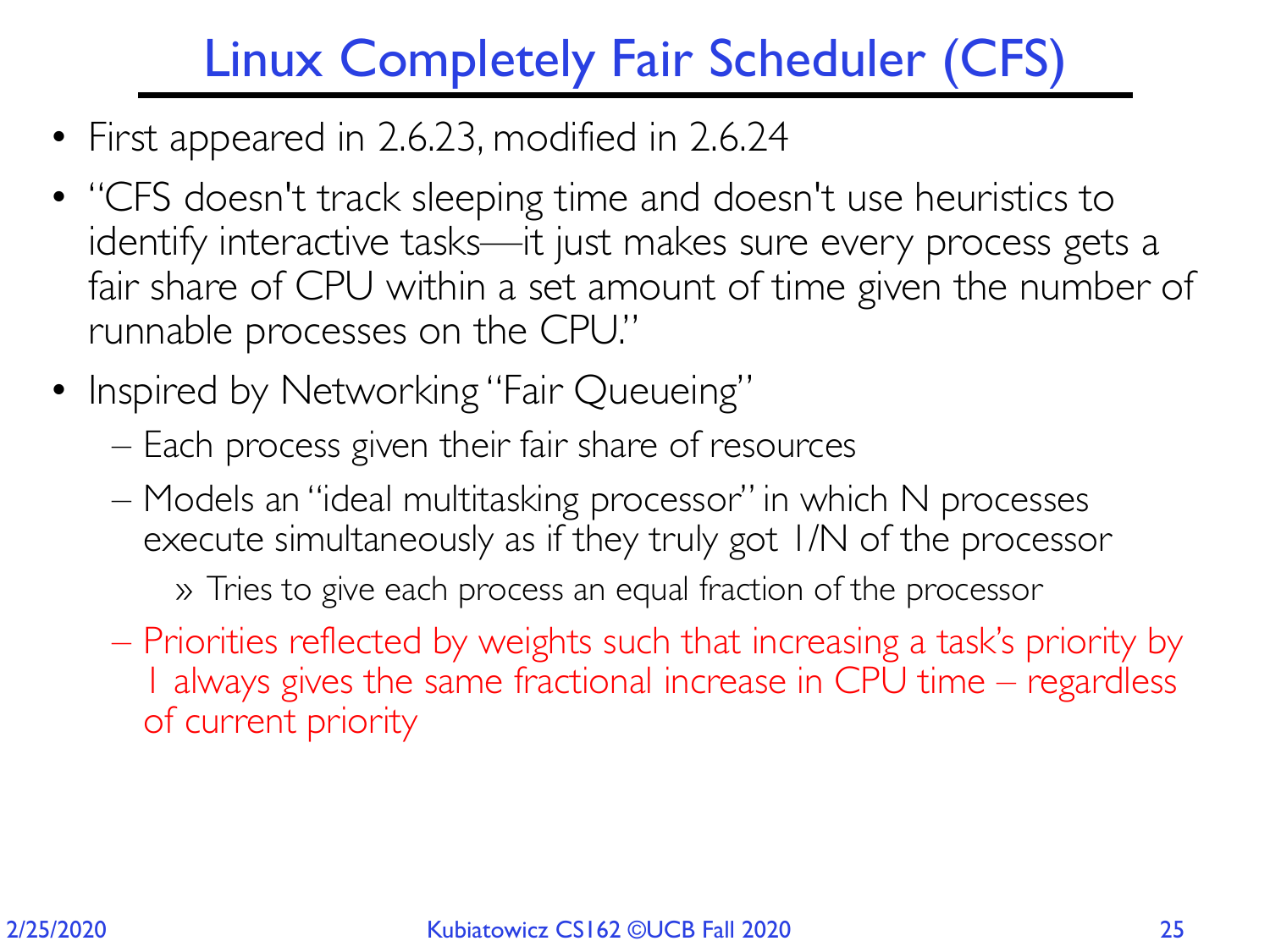## Real-Time Scheduling (RTS)

- Efficiency is important but predictability is essential:
	- We need to predict with confidence worst case response times for systems
	- In RTS, performance guarantees are:
		- » Task- and/or class centric and often ensured a priori
	- In conventional systems, performance is:
		- » System/throughput oriented with post-processing (… wait and see …)
	- Real-time is about enforcing predictability, and does not equal fast computing!!!
- Hard Real-Time
	- *– Attempt to meet all deadlines*
	- EDF (Earliest Deadline First), LLF (Least Laxity First), RMS (Rate-Monotonic Scheduling), DM (Deadline Monotonic Scheduling)
- Soft Real-Time
	- *– Attempt to meet deadlines with high probability*
	- Minimize miss ratio / maximize completion ratio (firm real-time)
	- Important for multimedia applications
	- CBS (Constant Bandwidth Server)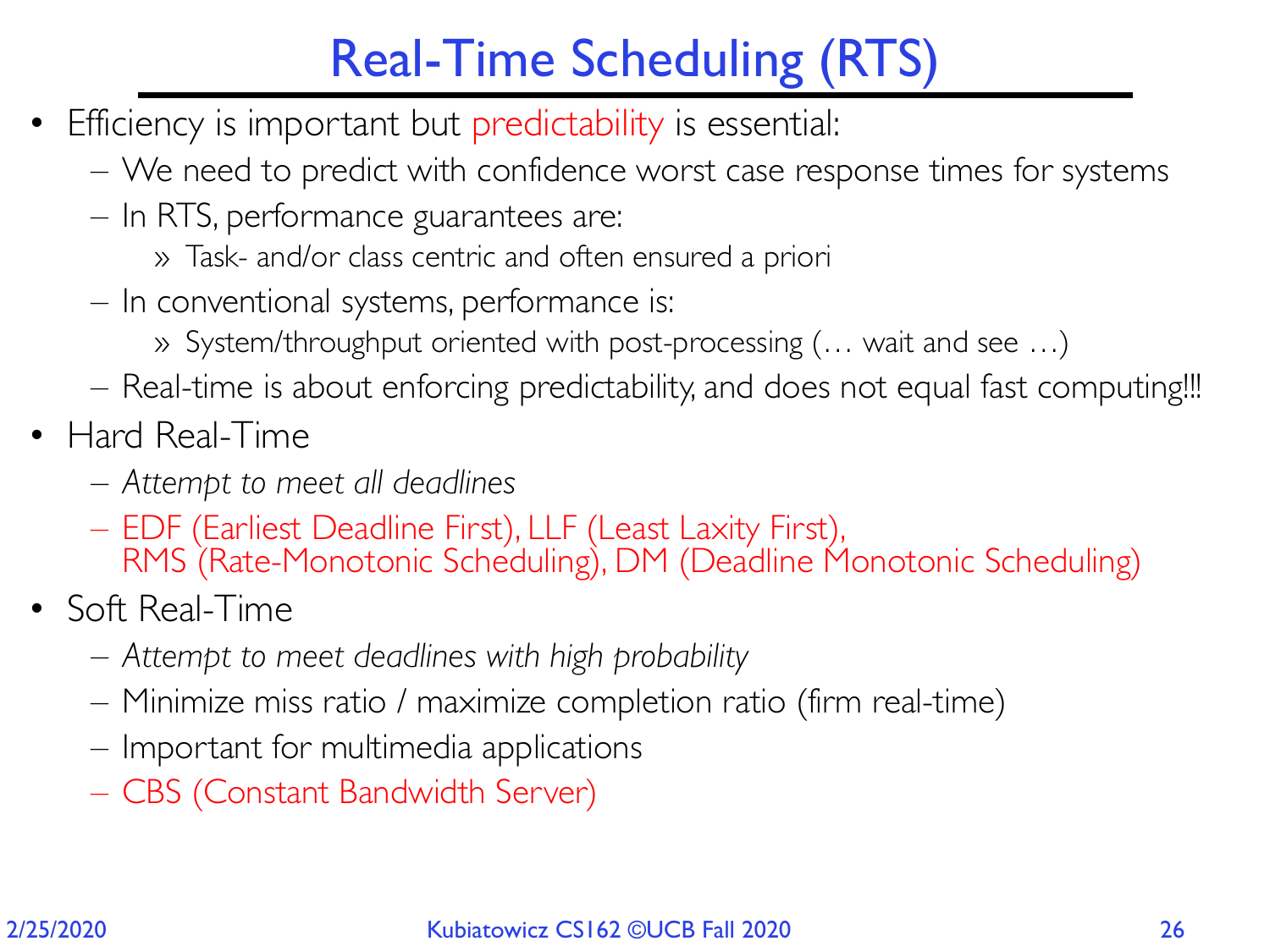### Example: Workload Characteristics

- Tasks are preemptable, independent with arbitrary arrival (=release) times
- Tasks have deadlines (D) and known computation times (C)
- Example Setup:

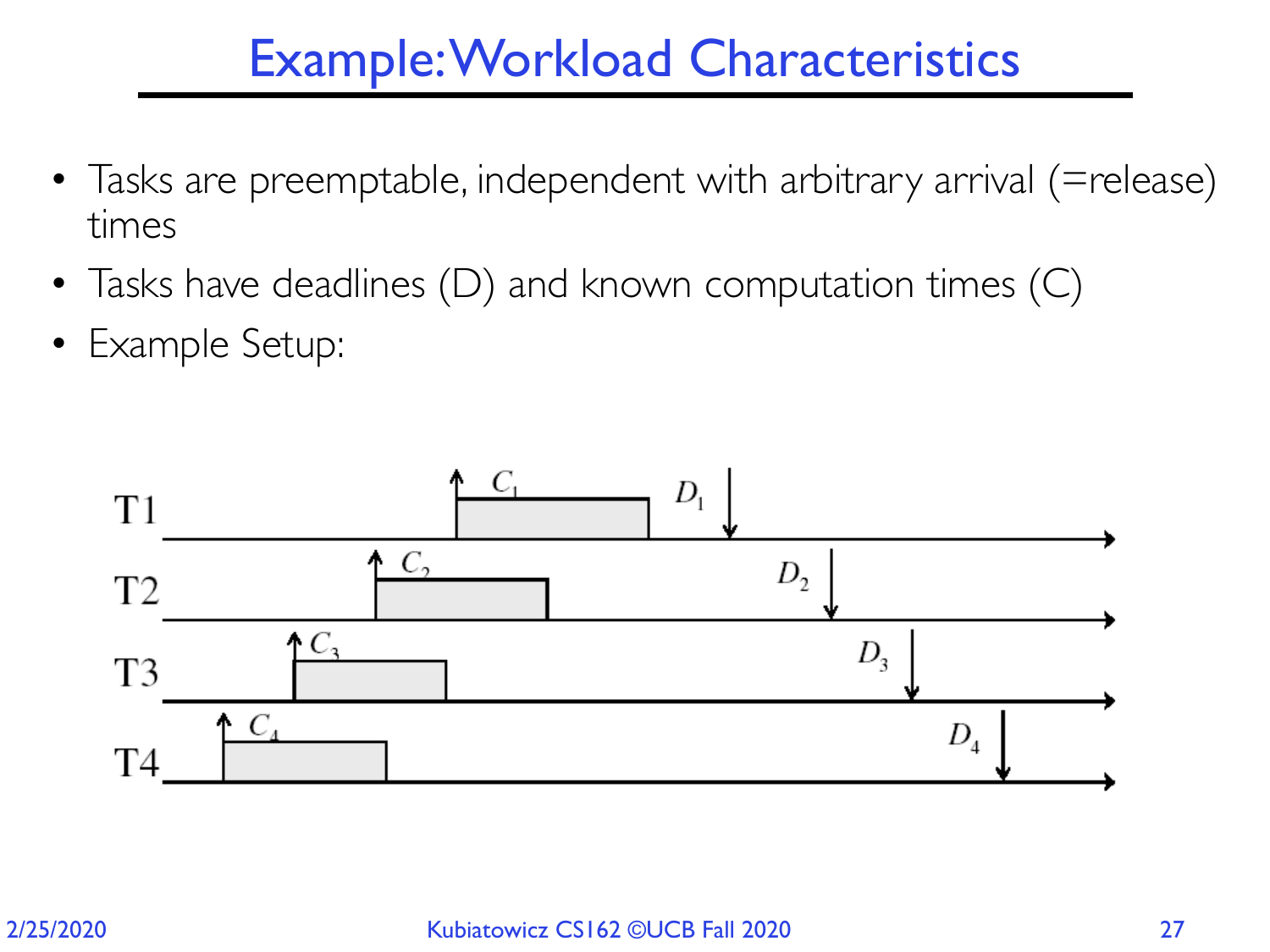#### Example: Round-Robin Scheduling Doesn't Work

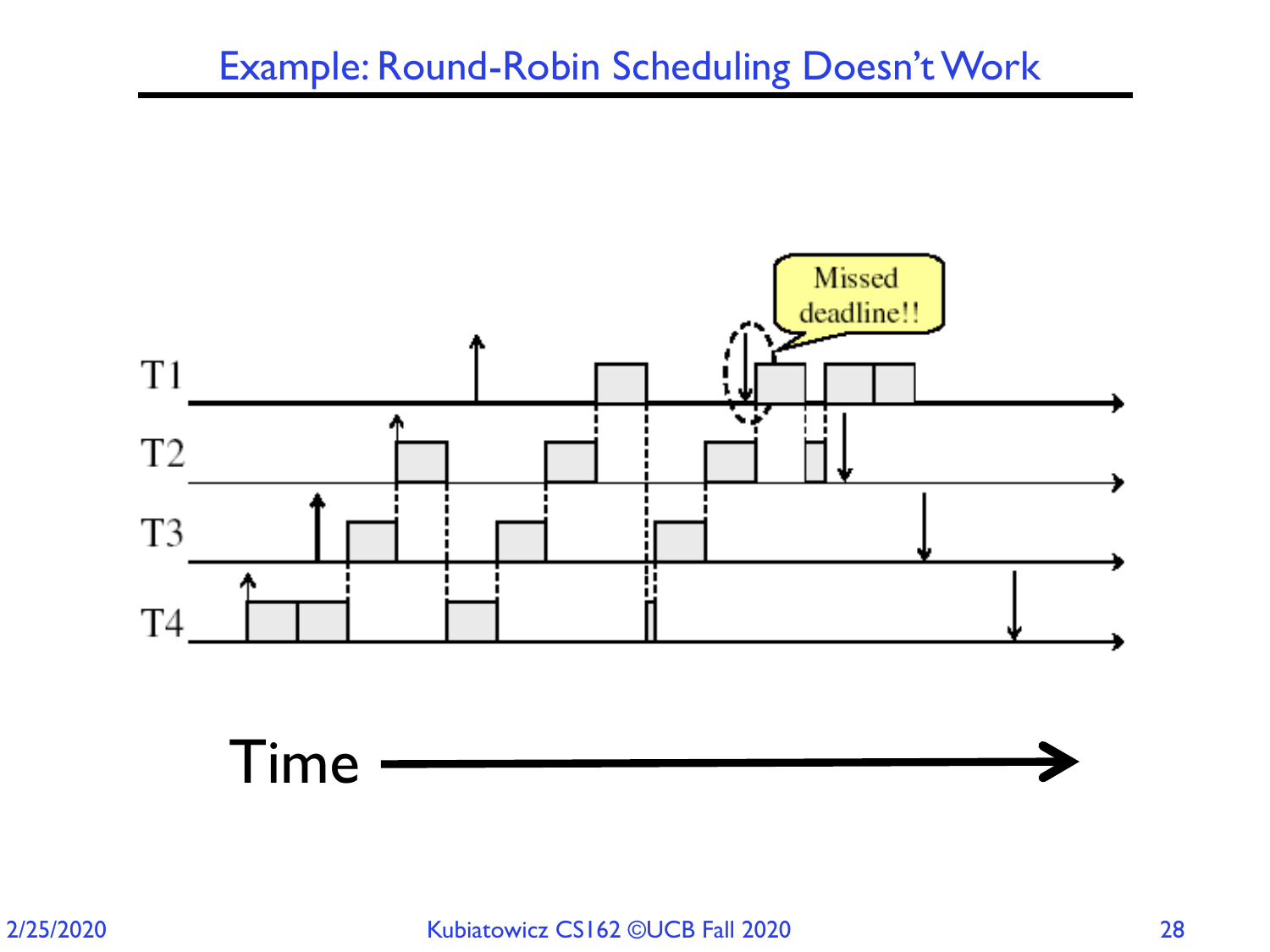## Earliest Deadline First (EDF)

- Tasks periodic with period P and computation C in each period:  $(P_i,$  $(C_i)$  for each task *i*
- Preemptive priority-based dynamic scheduling:
	- Each task is assigned a (current) priority based on how close the absolute deadline is (i.e.  $D_i^{t+1} = D_i^t + P_i$ for each task!)

– The scheduler always schedules the active task with the closest absolute deadline

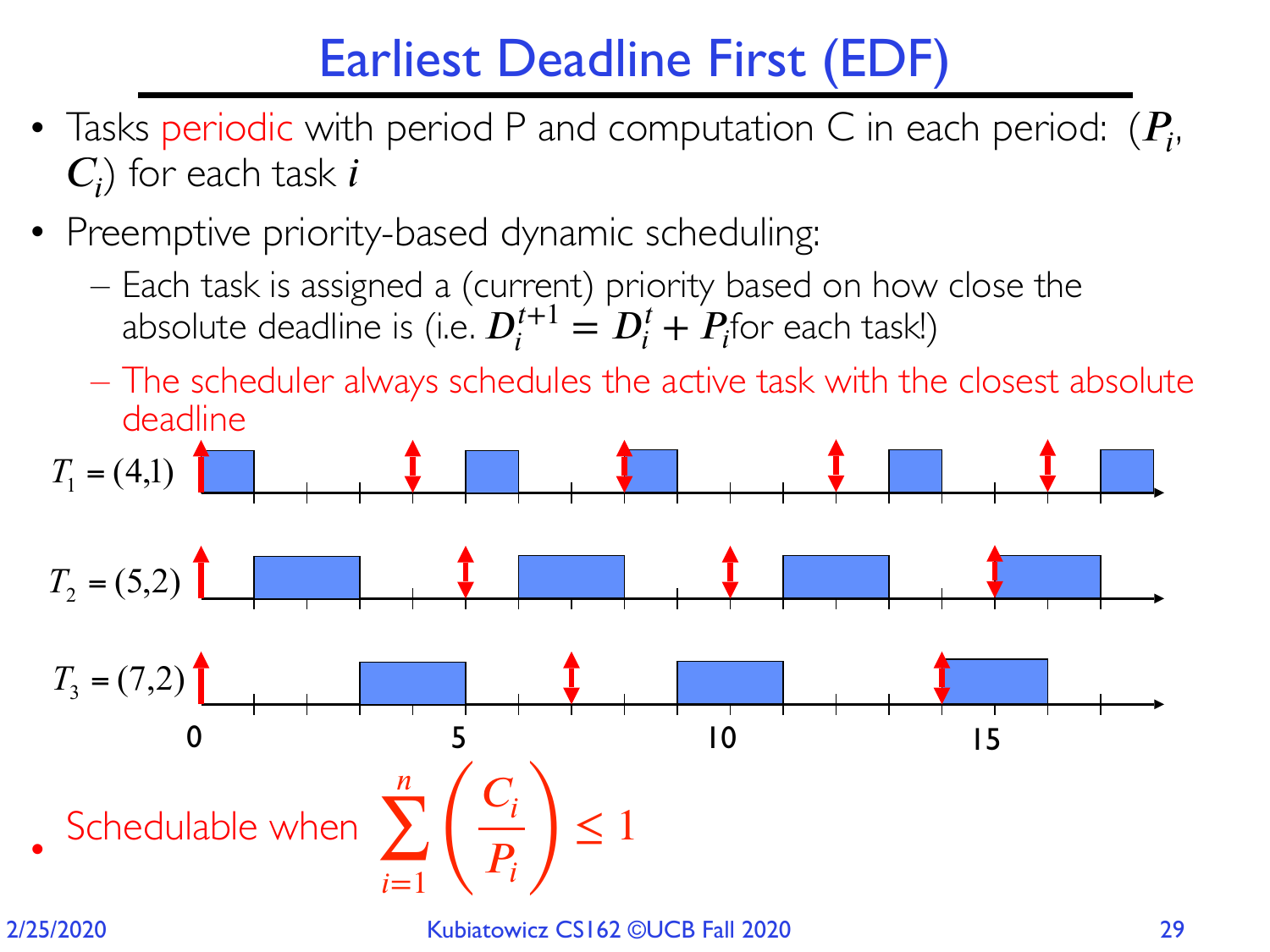### Choosing the Right Scheduler

| I Care About:                      | Then Choose:              |
|------------------------------------|---------------------------|
| CPU Throughput                     | <b>FCFS</b>               |
| Avg. Response Time                 | <b>SRTF Approximation</b> |
| I/O Throughput                     | <b>SRTF Approximation</b> |
| Fairness (CPU Time)                | Linux CFS                 |
| Fairness - Wait Time to<br>Get CPU | <b>Round Robin</b>        |
| <b>Meeting Deadlines</b>           | EDF                       |
| <b>Favoring Important Tasks</b>    | Priority                  |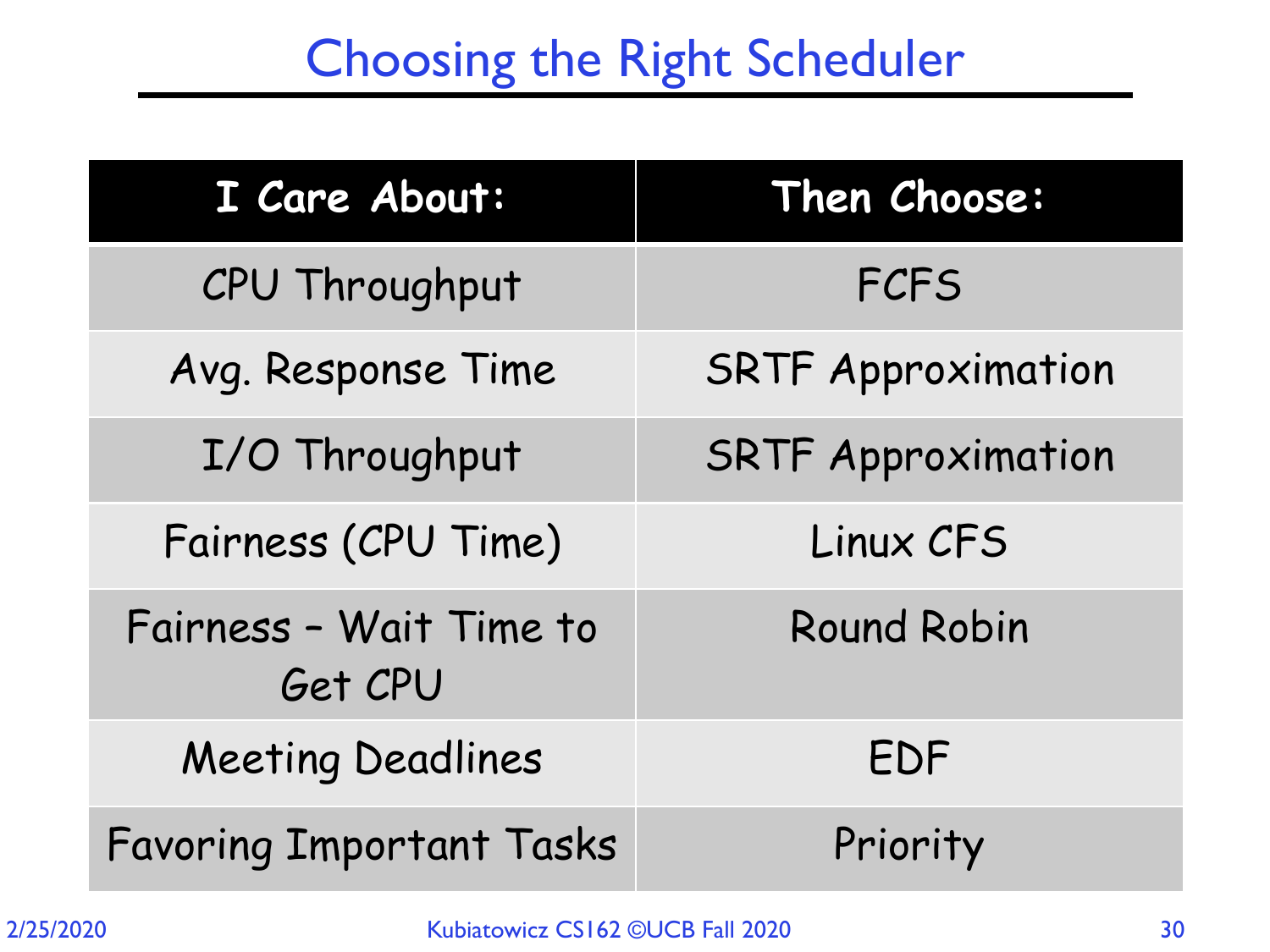### A Final Word On Scheduling

• When do the details of the scheduling policy and fairness really matter?

– When there aren't enough resources to go around

- When should you simply buy a faster computer?
	- (Or network link, or expanded highway, or …)
	- One approach: Buy it when it will pay for itself in improved response time
		- » Perhaps you're paying for worse response time in reduced productivity, customer angst, etc…
		- » Might think that you should buy a faster  $\times$ when  $\times$  is utilized 100%, but usually, response time goes to infinity as utilization⇒100%
- An interesting implication of this curve:
	- Most scheduling algorithms work fine in the "linear" portion of the load curve, fail otherwise
	- Argues for buying a faster  $X$  when hit "knee" of curve

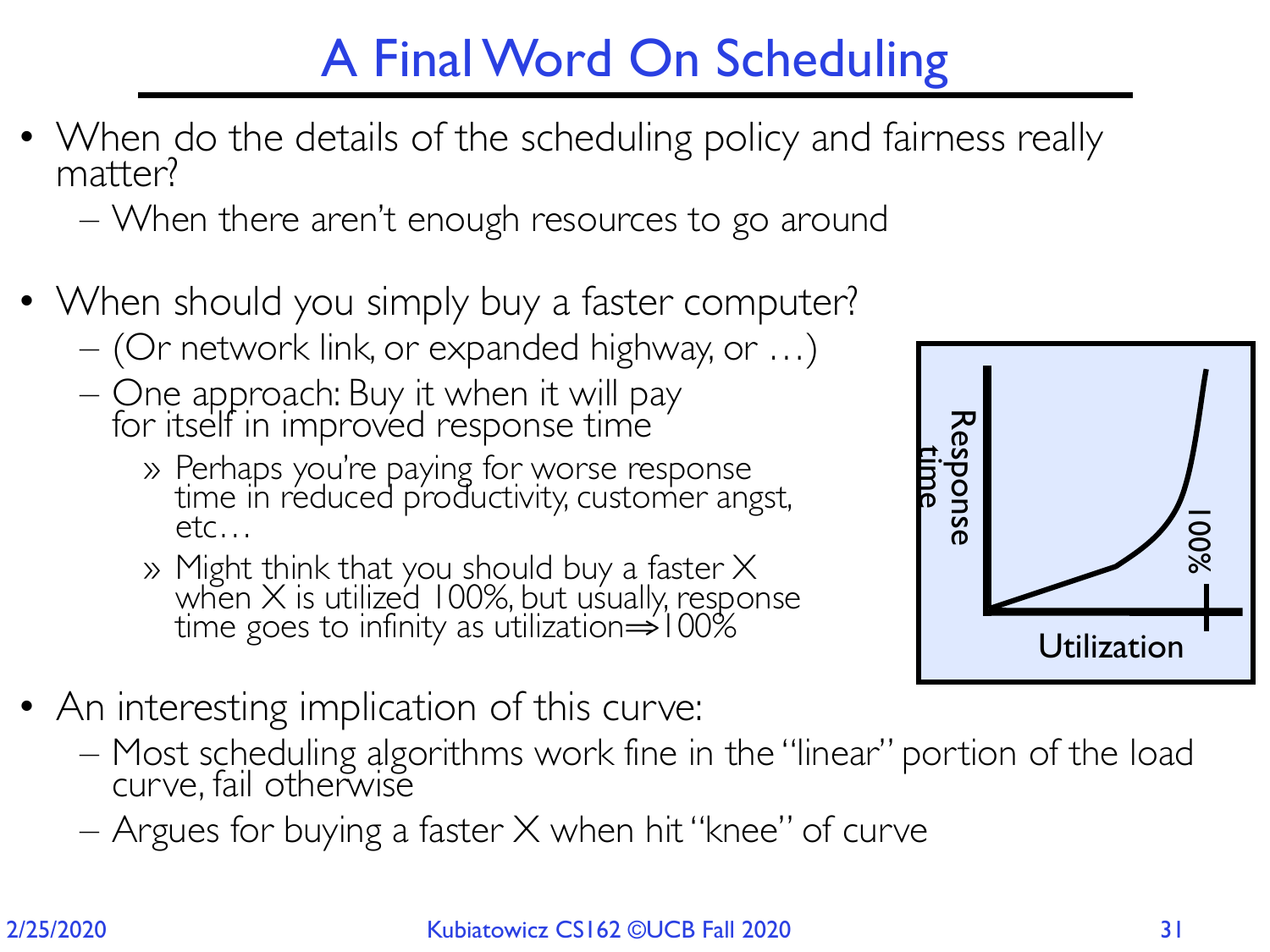## Summary (1 of 2)

- 
- Scheduling Goals:<br>
Minimize Response Time (e.g. for human interaction)
	- Maximize Throughput (e.g. for large computations)
	- Fairness (e.g. Proper Sharing of Resources)
	- Predictability (e.g. Hard/Soft Realtime)
- Round-Robin Scheduling:
	- Give each thread a small amount of CPU time when it executes; cycle between all ready threads
	- Pros: Better for short jobs
- Shortest Job First (SJF)/Shortest Remaining Time First (SRTF):
	- Run whatever job has the least amount of computation to do/least remaining amount of computation to do
	- Pros: Optimal (average response time)
	- Cons: Hard to predict future, Unfair
- 
- Multi-Level Feedback Scheduling:<br>— Multiple queues of different priorities and scheduling algorithms
	- Automatic promotion/demotion of process priority in order to approximate SJF/SRTF